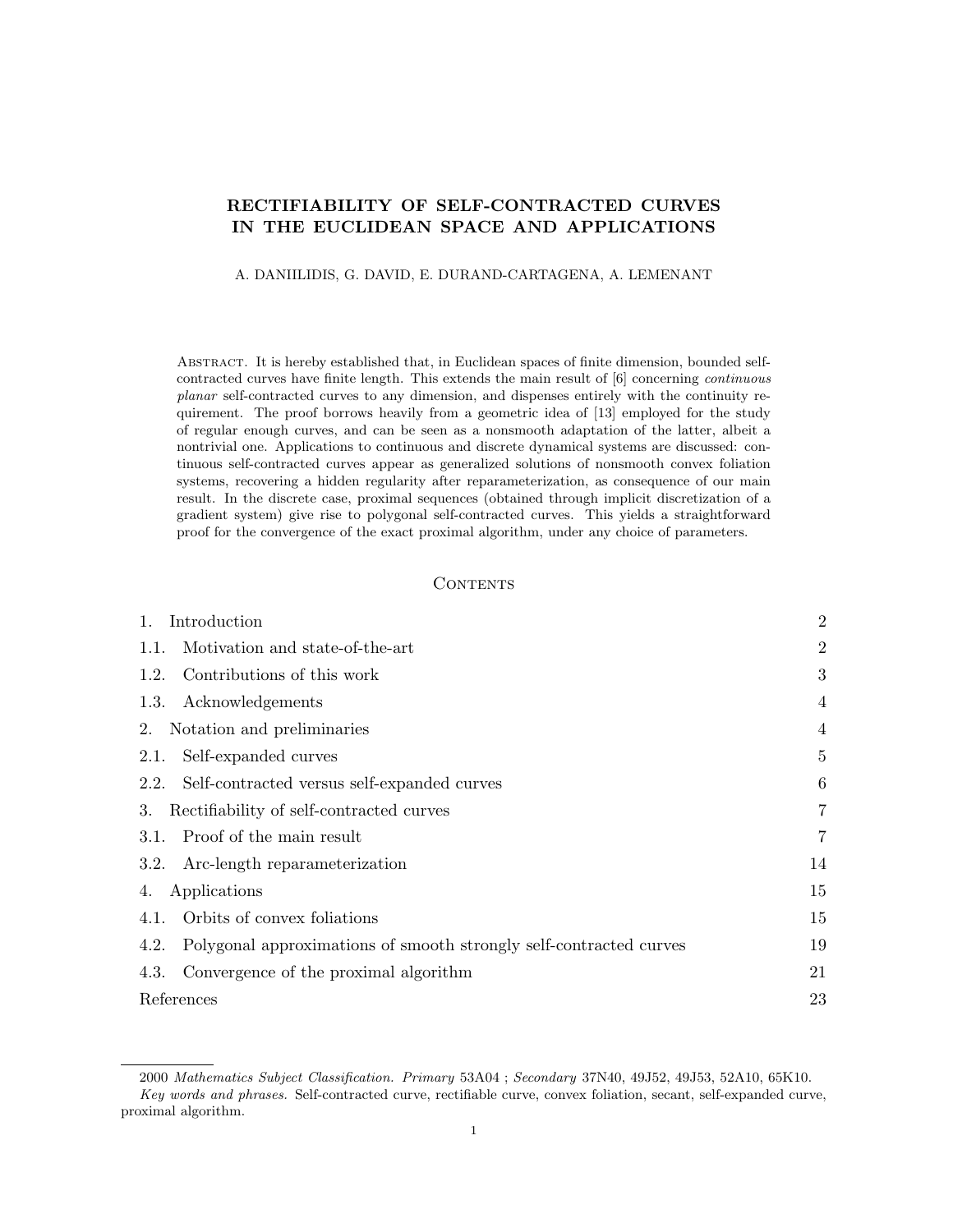#### 1. Introduction

1.1. Motivation and state-of-the-art. Self-contracted curves were introduced in [6, Definition 1.2.] to provide a unified framework for the study of convex and quasiconvex gradient dynamical systems. Given a possibly unbounded interval I of  $\mathbb{R}$ , a map  $\gamma: I \to \mathbb{R}^n$  is called self-contracted curve, if for every  $[a, b] \subset I$ , the real-valued function

$$
t \in [a, b] \mapsto d(\gamma(t), \gamma(b))
$$

is non-increasing. This notion is purely metric and does not require any prior smoothness/continuity assumption on  $\gamma$ .

So far, self-contracted curves are considered in a Euclidean framework. In particular, given a smooth function  $f : \mathbb{R}^n \to \mathbb{R}$ , any solution  $\gamma$  of the gradient system

$$
\begin{cases}\n\gamma'(t) = -\nabla f(\gamma(t)) & t > 0, \\
\gamma(0) = x_0 \in \mathbb{R}^n\n\end{cases}
$$
\n(1.1)

is a (smooth) self-contracted curve, provided that  $f$  is *quasiconvex*, that is, its sublevel sets

$$
[f \le \beta] := \{ x \in \mathbb{R}^n : f(x) \le \beta \} \quad (\beta \in \mathbb{R})
$$

are convex subsets of  $\mathbb{R}^n$  [6, Proposition 6.2]. Self-contracted curves also appear in subgradient systems, defined by a (nonsmooth) *convex* function f, see [6, Proposition 6.4]. In this case, the first equation in (1.1) becomes the following differential inclusion

$$
\gamma'(t) \in -\partial f(\gamma(t)) \quad \text{a.e.,} \tag{1.2}
$$

where a.e. stands for "almost everywhere" and the solutions are absolutely continuous curves (see [2] for a general theory).

A central question of the asymptotic theory of a general gradient dynamical system of the form (1.1) is whether or not bounded orbits are of finite length, which if true, yields in particular their convergence. This property fails for  $C^{\infty}$  smooth functions ([15, p. 12]), but holds for analytic gradient systems ([11]), or more generally, for systems defined by an o-minimal (tame) function ([9]). In these cases, a concrete estimation of the length of (sub)gradient curves is obtained in terms of a so-called Lojasiewicz type inequality, intrinsically linked to the potential  $f$ , see [1] for a survey, which also includes extensions of the theory to subgradient systems. Notice however that convex functions fail to satisfy such inequality, see [1, Section 4.3] for a counterexample.

In [13] a certain class of Lipschitz curves has been introduced (with no specific name) to capture the behaviour of orbits of quasiconvex potentials. Unlike self-contracted curves, this notion makes sense only in Euclidean spaces (it uses orthogonality) and requires the curve to be Lipschitz continuous. The main result of [13] asserts that the length of such curves is bounded by the mean width of their convex hull, a fortiori, by the mean width of any convex set containing the curve. Recently, the authors of [7] extended the result of [13] to 2-dimensional surfaces of constant curvature, naming these curves as (G)-orbits. We shall prefer to call these curves self-expanding, see Definition 2.2 below. The choice of this terminology will become clear in Section 2.2.

Formally the result, as announced in [13, IX], applies only under the *prior* requirement that the length of the curve is finite, since the proof is given for self-expanded curves parameterized by the arc-length parametrization in a compact interval. This restriction is removed in Section 2.1 via a simple continuity argument (see Corollary 2.4). As a result, the smooth orbits of (1.1) for a quasiconvex potential, as well as the absolutely continuous orbits of (1.2) for a convex one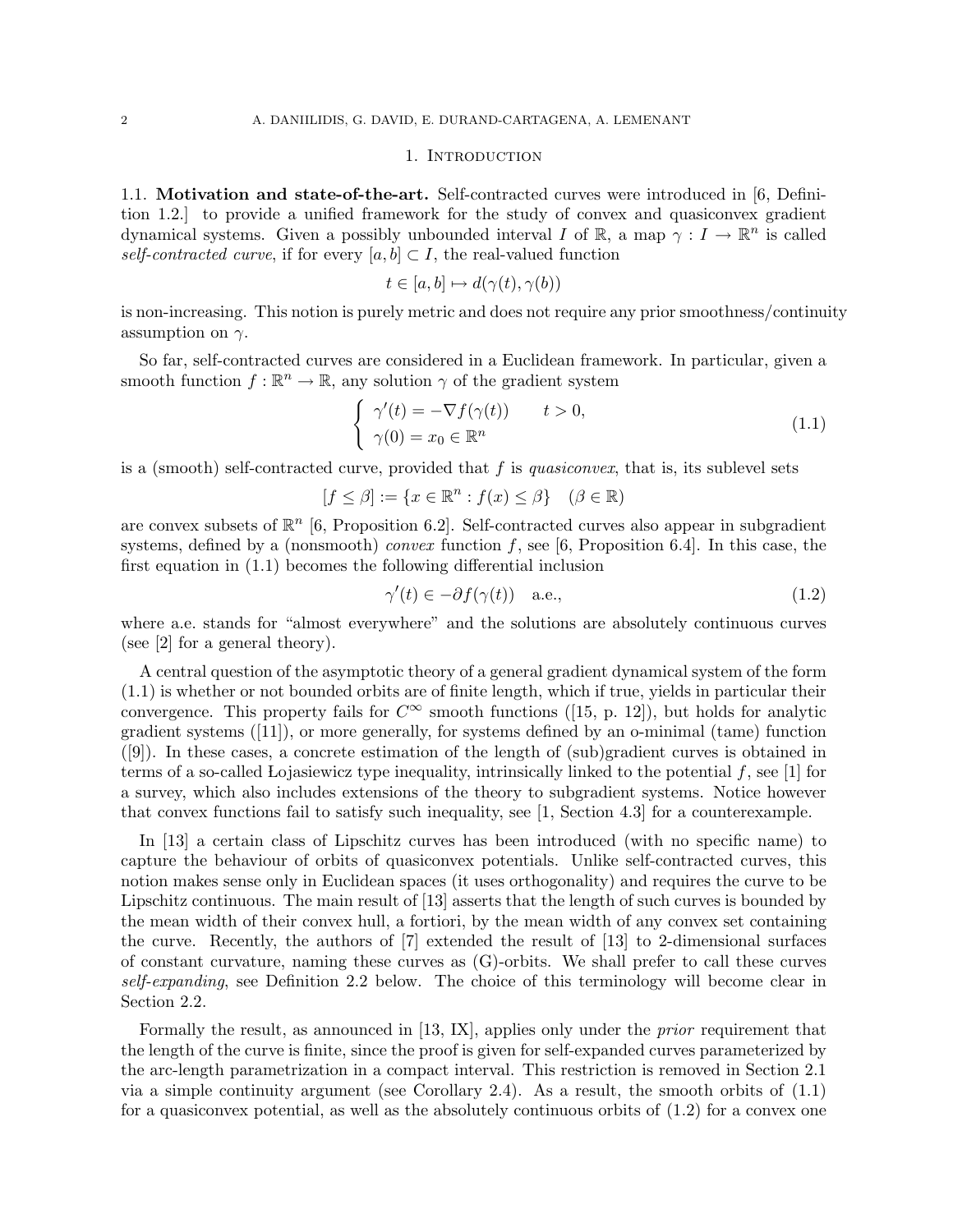RECTIFIABILITY OF SELF-CONTRACTED CURVES IN THE EUCLIDEAN SPACE AND APPLICATIONS 3

have finite length. In both cases the bound depends only on the diameter of the initial sublevel set.

The work [13] was unknown to the authors of [6], who tackled the same problem in terms of the aforementioned notion of self-contracted curve. The definition of self-contracted curve does not require any regularity neither on the space nor on the curve. In particular, such curves need not be continuous, and differentiability may a priori fail at each point. The main result of [6] shows that bounded continuous planar self-contracted curves have finite length ([6, Theorem 1.3.]). This has been used to deduce that in  $\mathbb{R}^2$ , smooth orbits of quasiconvex systems (respectively, absolutely continuous orbits of nonsmooth convex systems) have finite length. As we saw before, this conclusion essentially derives from [13, IX] for any dimension (see comments above). Notice however that the main result of [6] cannot be deduced from [13], but can only be compared in retrospect, once rectifiability is established.

On the other hand, not completely surprisingly, Lipschitz continuous self-contracted curves and self-expanded curves turn out to be intimately related and can be obtained one from the other by means of an adequate reparameterization, reversing orientations (see Lemma 2.8). Recall however that both rectifiability and Lipschitz continuity of the curve are prior requirements for the definition of a self-expanded curve, while they are neither requirements nor obvious consequences of the definition of a self-contracted curve.

1.2. Contributions of this work. In this work we establish rectifiability of any self-contracted curve in  $\mathbb{R}^n$ , by extending the result of [6] to any dimension, and to possibly discontinuous curves. This is done by adapting the geometrical idea of [13] to the class of self-contracted curves. This nonsmooth adaptation is natural but quite involved. Nonsmooth variations of the mean width of the closed convex hull of the curve are again used to control the increase of its length, but no prior continuity on the parametrization is required and rectifiability is now part of the conclusions. Namely, setting  $\Gamma = \gamma(I)$  (the image of the curve in  $\mathbb{R}^n$ ) and denoting by  $\ell(\gamma)$  its length, we establish the following result (see Theorem 3.3) :

• Every self-contracted curve is rectifiable and satisfies the relation  $\ell(\gamma) \leq C \operatorname{diam}(\Gamma)$ , where  $C > 0$  depends only on the dimension.

In case of continuous curves, the above result allows to consider a Lipschitz reparameterization defined by the arc-length, see details in Section 3.2. This leads to the following conclusion:

• If  $\gamma$  is a continuous self-contracted curve and  $\Gamma = \gamma(I)$  is bounded, then  $\Gamma$  is also the image of some (Lipschitz) self-expanded curve.

In particular, the sets of all possible images of continuous self-contracted curves and of selfexpanded curves coincide. Still, the set of images of all self-contracted curves is much larger (its elements are not connected in general).

In the last two sections, two new applications of self-contracted curves are considered. In Section 4.1 we broaden the framework of dynamical systems to encompass nonsmooth convex foliation systems, with merely continuous generalized orbits. Limits of backward secants remedy the absence of differentiability, leading to a consistent notion of generalized solution in the sense of nonsmooth analysis (Definition 4.4). In Theorem 4.6 we show that these generalized solutions are self-contracted curves, thus of finite length; in view of the aforementioned result, they can also be obtained as "classical" solutions through an adequate Lipschitz reparameterization. On the other hand,  $C^1$  smooth convex foliation orbits enjoy a stronger property, the so-called strong self-contractedness, see Definition 4.8 and Corollary 4.11. Concerning this latter class,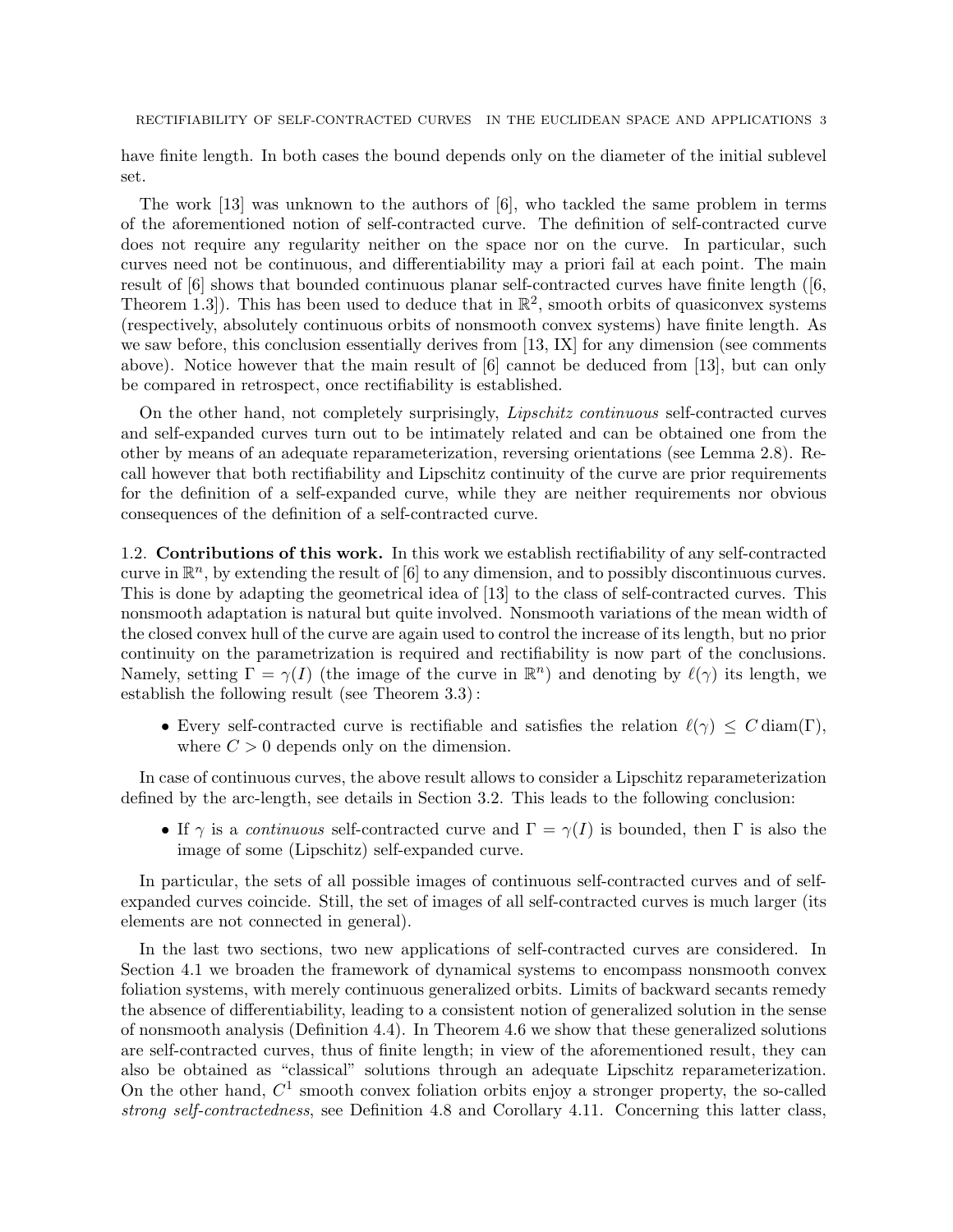we establish in Section 4.2 the following approximation result, with respect to the Hausdorff distance, see Proposition 4.13.

• Every  $C^1$ -smooth strongly self-contracted curve is a limit of polygonal self-contracted curves.

Finally, in Section 4.3 we provide an elegant application of the notion of self-contracted curve in a different framework, that of discrete systems. In particular we establish the following result (Theorem 4.17) :

• Let  $f$  be any convex function, bounded from below. Then the exact proximal algorithm gives rise to a self-contracted polygonal curve.

In view of our main result, we obtain a straightforward proof of the convergence of the proximal algorithm. The bound over the length of the polygonal curve yields a sharp estimation on the rate of convergence, which appears to be entirely new. Notice that the convergence result is independent of the choice of the parameters.

1.3. Acknowledgements. The first author acknowledges support of the grant MTM2011- 29064-C01 (Spain) and thanks Jerome Bolte and Joel Benoist for useful discussions. The third author is partially supported by grant MTM2009-07848 (Spain). The second and fourth authors are partially supported by the ANR project GEOMETRYA (France). Part of this work has been realized during a research stay of the third author at the Université Paris Diderot (Paris 7) and Laboratory Jacques Louis Lions. The stay was supported by the program "Research in Paris" offered by the Ville de Paris (Mairie de Paris). This author thanks the host institution and Ville de Paris for its hospitality.

## 2. Notation and preliminaries

Let  $(\mathbb{R}^n, d, \mathcal{L}^n)$  denote the *n*-dimensional Euclidean space endowed with the Euclidean distance  $d(x, y) = ||x - y||$ , the scalar product  $\langle \cdot, \cdot \rangle$ , and the Lebesgue measure  $\mathscr{L}^n$ . We denote by  $B(x, r)$  (respectively,  $\overline{B}(x, r)$ ) the open (respectively, closed) ball of radius  $r > 0$  and center  $x \in \mathbb{R}^n$ . If A is a nonempty subset of  $\mathbb{R}^n$ , we denote by  $\sharp A$  its *cardinality*, by conv  $(A)$  its *convex* hull and by diam  $A := \sup \{d(x, y) : x, y \in A\}$  its diameter. We also denote by  $\text{int}(A)$ , A and  $\partial A$  the *interior*, the *closure* and respectively, the *boundary* of the set A.

Let now K be a nonempty closed convex subset of  $\mathbb{R}^n$  and  $u_0 \in K$ . The normal cone  $N_K(u_0)$ is defined as follows:

$$
N_K(u_0) = \{v \in \mathbb{R}^n : \langle v, u - u_0 \rangle \le 0, \forall u \in K\}.
$$
\n
$$
(2.1)
$$

Notice that  $N_K(u_0)$  is always a closed convex cone. Notice further that  $u_0 \in K$  is the projection onto K of all elements of the form  $u_0 + tv$ , where  $t \geq 0$  and  $v \in N_K(u_0)$ .

The Hausdorff distance between two nonempty closed subsets  $K_1, K_2$  of  $\mathbb{R}^n$  is given by the formula

$$
d_H(K_1, K_2) := \inf \bigg\{ \varepsilon > 0 \, : \, K_2 \subset \bigcup_{z \in K_1} B(z, \varepsilon) \text{ and } K_1 \subset \bigcup_{z \in K_2} B(z, \varepsilon) \bigg\}.
$$

A sequence of closed sets  $\{K_j\}_j$  in  $\mathbb{R}^n$  is said to *converge with respect to the Hausdorff distance* to a closed set  $K \subset \mathbb{R}^n$  if  $d_H(K_j, K) \to 0$  as  $j \to \infty$ .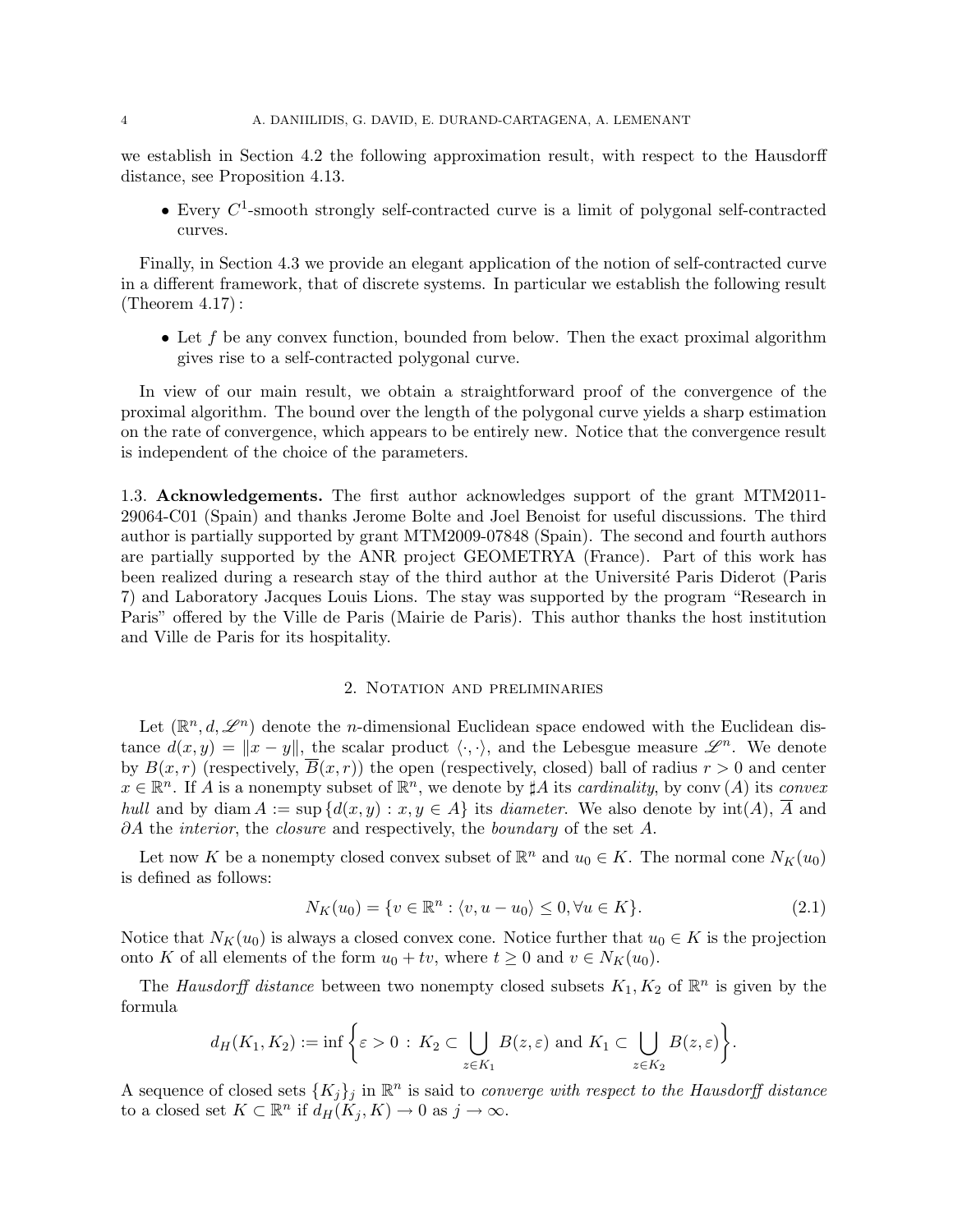Throughout the manuscript, I will denote a possibly unbounded interval of  $\mathbb{R}$ . In this work, a usual choice for the interval will be  $I = [0, T_{\infty})$  where  $T_{\infty} \in \mathbb{R} \cup \{+\infty\}$ . A mapping  $\gamma : I \to \mathbb{R}^n$ is referred in the sequel as a curve. Although the usual definition of a curve comes along with continuity and injectivity requirements for the map  $\gamma$ , we do not make these prior assumptions here. By the term *continuous* (respectively, *absolutely continuous, Lipschitz, smooth*) curve we shall refer to the corresponding properties of the mapping  $\gamma: I \to \mathbb{R}^n$ . A curve  $\gamma$  is said to be bounded if its image, denoted by  $\Gamma = \gamma(I)$ , is a bounded set of  $\mathbb{R}^n$ .

The *length* of a curve  $\gamma: I \to \mathbb{R}^n$  is defined as

$$
\ell(\gamma) := \sup \left\{ \sum_{i=0}^{m-1} d(\gamma(t_i), \gamma(t_{i+1})) \right\},\tag{2.2}
$$

where the supremum is taken over all finite increasing sequences  $t_0 < t_1 < \cdots < t_m$  that lie in the interval I. Notice that  $\ell(\gamma)$  corresponds to the total variation of the function  $\gamma : I \to \mathbb{R}^n$ . Let us mention for completeness that the length  $\ell(\gamma)$  of a continuous injective curve  $\gamma$  is equal to the unidimensional Hausdorff measure  $\mathcal{H}^1(\Gamma)$  of its image, see e.g. [3, Th.2.6.2], but it is in general greater for noncontinuous curves. In particular we emphasis that for a piecewise continuous curve, the quantity  $\ell(\gamma)$  is strictly greater than the sum of the lengths of each pieces but we still call  $\ell(\gamma)$  the length of  $\gamma$ . A curve is called *rectifiable*, if it has locally bounded length.

Let us finally define the *width* of a (nonempty) convex subset K of  $\mathbb{R}^n$  at the direction  $u \in \mathbb{S}^{n-1}$ as being the length of its orthogonal projection  $P_u(K)$  on the 1–dimensional space  $\mathbb{R}^u$  generated by u. The following definition will play a key role in our main result.

**Definition 2.1** (Mean width). The mean width of a nonempty convex set  $K \subset \mathbb{R}^n$  is given by the formula

$$
W(K) = \frac{1}{\sigma_n} \int_{\mathbb{S}^{n-1}} \mathscr{L}^1(P_u(K)) du,
$$

where du denotes the standard volume form on  $\mathbb{S}^{n-1}$ , and

$$
\sigma_n = \int_{\mathbb{S}^{n-1}} du = \frac{n\pi^{n/2}}{\Gamma(\frac{n}{2} + 1)}.
$$

2.1. Self-expanded curves. Let us now recall from [13] the definition and the basic properties of a favorable class of Lipschitz curves, which has been studied thereby without a specific name. In the sequel we call these curves self-expanded.

**Definition 2.2** (Self-expanded curve). A Lipschitz curve  $\gamma : I \to \mathbb{R}^n$  is called *self-expanded* curve if for every  $t \in I$  such that  $\gamma'(t)$  exists, we have that  $\langle \gamma'(t), \gamma(t) - \gamma(u) \rangle \geq 0$  for all  $u \in I$ such that  $u \leq t$ .

In [13, 3.IX.] the following result has been established concerning self-expanded curves.

**Theorem 2.3** ([13, 3.IX.]). Let  $\gamma: I \to \mathbb{R}^n$  be a self-expanded curve of finite length. Then there exists a constant  $C > 0$  depending only on the dimension n such that

$$
\ell(\gamma) \le C \operatorname{diam} K,\tag{2.3}
$$

where K is any compact set containing  $\Gamma = \gamma(I)$ .

Notice that, formally, the above result requires the curve to have finite length. Nevertheless, the following limiting argument allows to obtain a more general conclusion for bounded selfexpanded curves.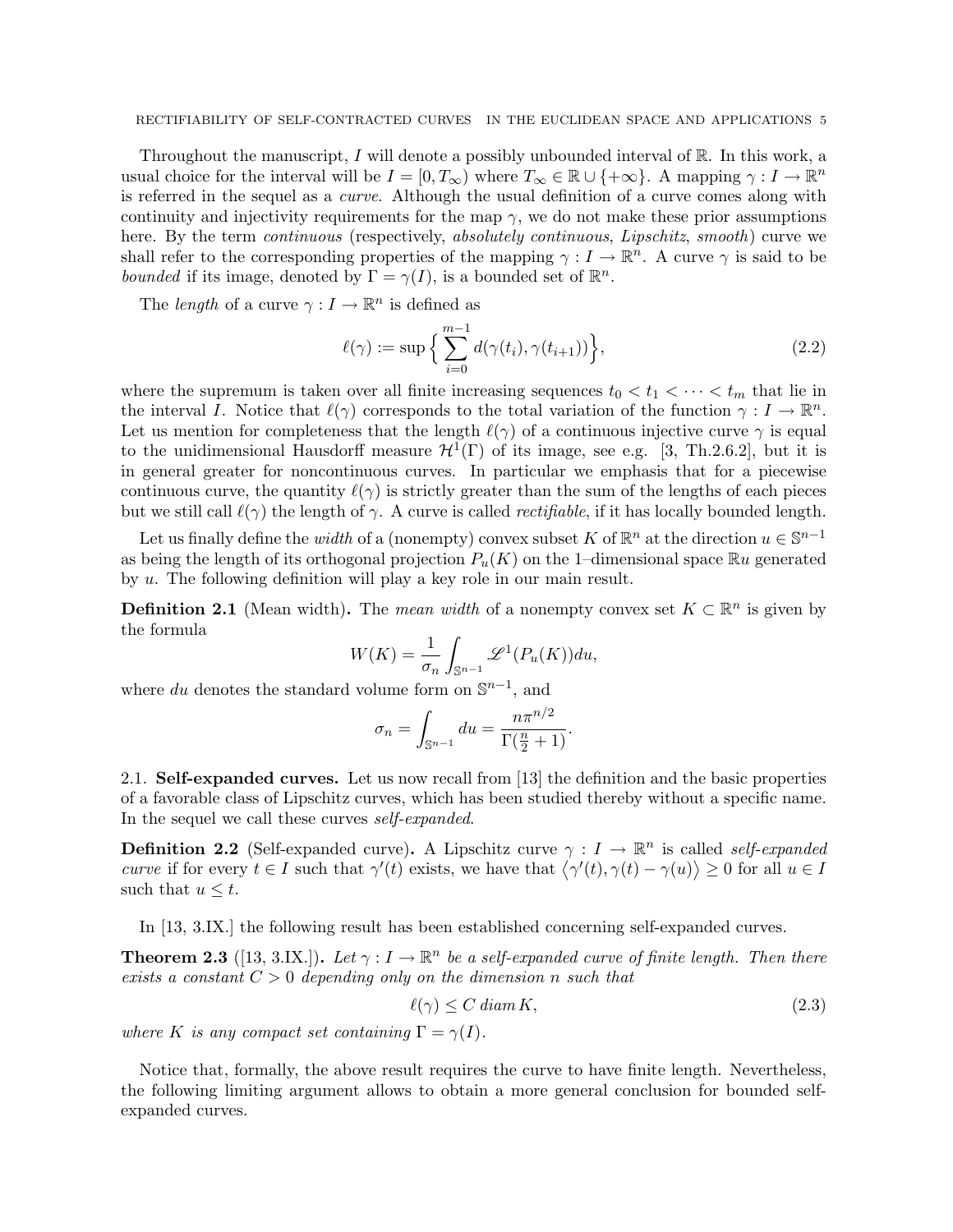Corollary 2.4 (Bounded self-expanded curves have finite length). Every bounded self-expanded curve  $\gamma: I \to \mathbb{R}^n$  has finite length and (2.3) holds.

Proof. Since self-expanded curves are rectifiable by definition, and because reparameterizing  $\gamma$  does not change the statement, we may assume that  $\gamma$  is parameterized by its arc-length on  $I = [0, \ell(\gamma))$ . Notice though that in principle  $\ell(\gamma)$  might be infinite. Our aim is precisely to show that this is not the case. Indeed, let K be a compact set containing  $\gamma(I)$  and let  $\{L_n\}_n$  be an increasing sequence of real numbers converging to  $\ell(\gamma) \in \mathbb{R} \cup \{+\infty\}$ . Applying Theorem 2.3 for the curve  $\gamma_n : [0, L_n] \to \mathbb{R}^n$  (restriction of  $\gamma$  to  $[0, L_n]$ ), we obtain

$$
L_n = \ell(\gamma_n) \le C \operatorname{diam} K, \quad \text{for all } n \ge 1.
$$

This shows that  $\ell(\gamma) = \lim_{n \to +\infty} L_n$  is bounded and satisfies the same estimate.

2.2. Self-contracted versus self-expanded curves. The aim of this section is to prove that Lipschitz continuous self-contracted curves and self-expanded curves give rise to the same images. Moreover, each of these curves can be obtained from the other upon reparameterization (inverting orientation). As a byproduct, bounded Lipschitz self-contracted curves in  $\mathbb{R}^n$  have finite length.

Let us recall the definition of a self-contracted curve (see [6, Definition 1.2]).

**Definition 2.5** (Self-contracted curve). A curve  $\gamma: I \to \mathbb{R}^n$  is called *self-contracted*, if for every  $t_1 \leq t_2 \leq t_3$  in I we have

$$
d(\gamma(t_1), \gamma(t_3)) \ge d(\gamma(t_2), \gamma(t_3)).\tag{2.4}
$$

In other words, the function  $t \mapsto d(\gamma(t), \gamma(t_3))$  is nonincreasing on  $I \cap (-\infty, t_3]$ .

Remark 2.6. (i) As we already said before, the definition of self-contracted curve can be given in any metric space and does not require any regularity of the curve, such as continuity or differentiability. Notice moreover that if  $\gamma(t_1) = \gamma(t_3)$  in (2.4) above, then  $\gamma(t) = \gamma(t_1)$  for  $t_1 \leq t \leq t_2$ ; thus if  $\gamma$  is not locally stationary, then it is injective.

(ii) It has been proved in [6, Proposition 2.2] that if  $\gamma$  is self-contracted and bounded, and  $I = [0, T_{\infty})$  with  $T_{\infty} \in \mathbb{R}^+ \cup \{+\infty\}$ , then  $\gamma$  converges to some point  $\gamma_{\infty} \in \mathbb{R}^n$  as  $t \to T_{\infty}$ . (Notice that this conclusion follows also from our main result Theorem 3.3.) Consequently the curve  $\gamma$  can be extended to  $I = [0, T_{\infty}]$ . In particular, if  $\gamma$  is continuous, then denoting by  $\Gamma = \gamma(I)$  the image of  $\gamma$ , it follows that the set

$$
\bar{\Gamma}=\gamma(I)\cup\{\gamma_{\infty}\}=\gamma(\bar{I})
$$

is a compact subset of  $\mathbb{R}^n$ .

**Lemma 2.7** (Property of a differentiability point). Let  $\gamma : I \to \mathbb{R}^n$  be a self-contracted curve and let t be a point of differentiability of  $\gamma$ . Then

$$
\langle \gamma'(t), \gamma(u) - \gamma(t) \rangle \ge 0 \quad \text{for all } u \in I \text{ such that } u > t.
$$

**Proof.** Assume that  $\gamma$  is differentiable at  $t \in I$ , and write  $\gamma(t + s) = \gamma(t) + s\gamma'(t) + o(s)$ , with  $\lim_{s\to 0} s^{-1}o(s) = 0$ . Let  $u \in I$  be such that  $u > t$ , take s such that  $0 < s < u - t$  and apply (2.4) for  $t_1 = t, t_2 = t + s$  and  $t_3 = u$ . We deduce that

$$
\|\gamma(t) - \gamma(u)\| \ge \|\gamma(t+s) - \gamma(u)\|.
$$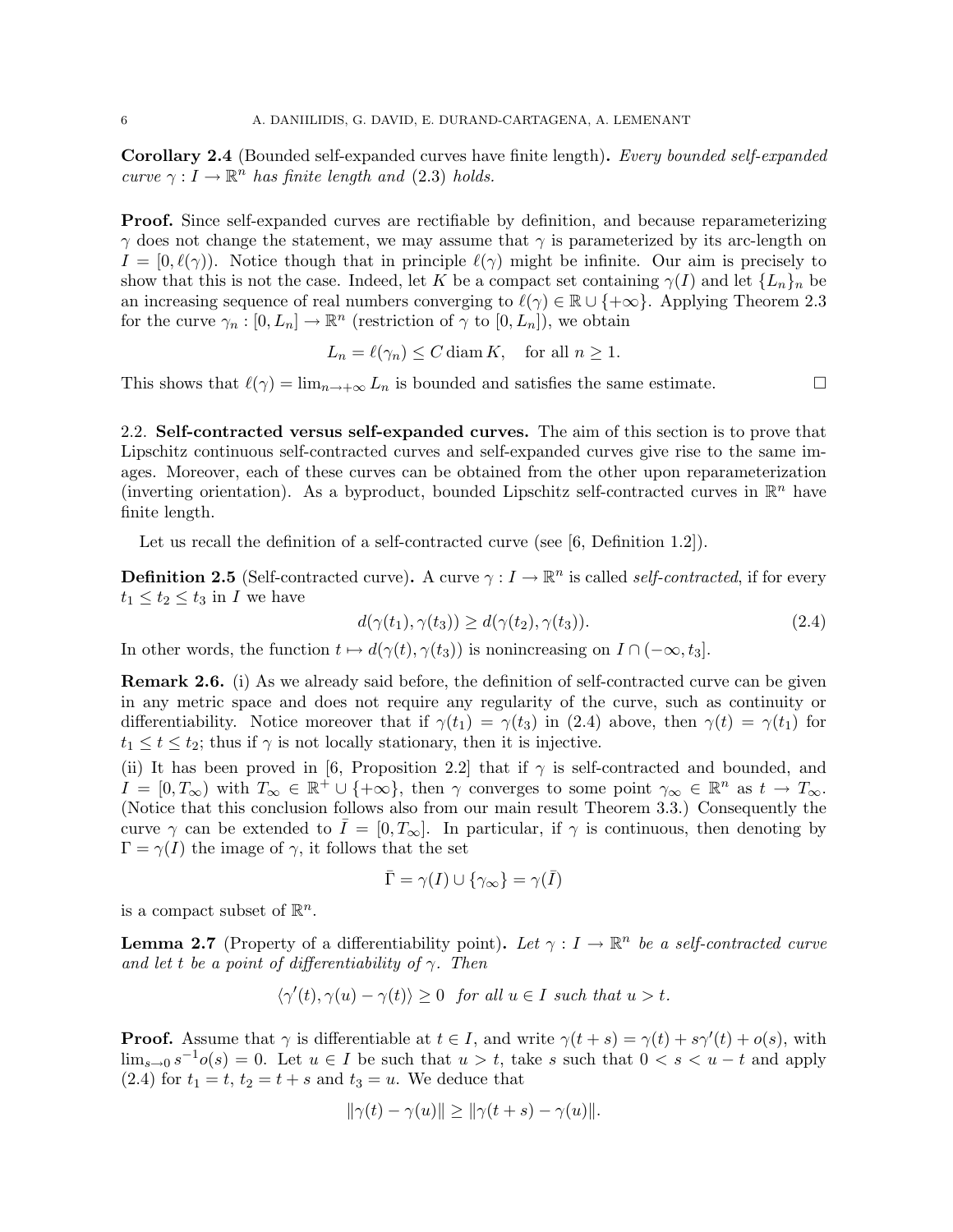Since  $\gamma(t+s) - \gamma(u) = \gamma(t) - \gamma(u) + s\gamma'(t) + o(s)$ , substituting this in the above inequality and squaring yields

$$
0 \ge ||\gamma(t+s) - \gamma(u)||^2 - ||\gamma(t) - \gamma(u)||^2
$$
  
= 2\langle s\gamma'(t) + o(s), \gamma(t) - \gamma(u)\rangle + ||s\gamma'(s) + o(s)||^2  
= 2s\langle \gamma'(t), \gamma(t) - \gamma(u)\rangle + o(s).

Dividing by s, and taking the limit as s tends to  $0^+$  we get the desired result.

Given a curve  $\gamma: I \mapsto \mathbb{R}^n$ , we denote by  $I^- = -I = \{-t : t \in I\}$  the opposite interval, and define the reverse parametrization  $\gamma^- : I^- \mapsto \mathbb{R}^n$  of  $\gamma$  by  $\gamma^-(t) = \gamma(-t)$  for  $t \in I^-$ .

**Lemma 2.8** (Lipschitz self-contracted versus self-expanded curves). Let  $\gamma : I \to \mathbb{R}^n$  be a Lipschitz curve. Then  $\gamma$  is self-contracted if and only if  $\gamma^-$  is a self-expanded curve.

**Proof.** If  $\gamma: I \to \mathbb{R}^n$  is Lipschitz and self-contracted, then Lemma 2.7 applies, yielding directly that  $\gamma$ <sup>-</sup> is a self-expanded curve. Conversely, suppose that  $\gamma$ <sup>-</sup> is a self-expanded curve. This means that  $\gamma$  is Lipschitz and (after reversing the orientation) that

$$
\langle \gamma'(t), \gamma(u) - \gamma(t) \rangle \ge 0 \quad \text{for } u \in I \text{ such that } u > t \tag{2.5}
$$

whenever  $\gamma'(t)$  exists and is different from 0.

Fix now any  $t_3 \in I$  and define the function

$$
f(t) = \frac{1}{2} ||\gamma(t) - \gamma(t_3)||^2
$$
, for all  $t \in I$ ,  $t \le t_3$ .

By Rademacher's theorem the Lipschitz continuous functions  $\gamma$  is differentiable  $\mathscr{L}^1$ -almost everywhere, and so f is too, and  $f'(t) = \langle \gamma'(t), \gamma(t) - \gamma(t_3) \rangle$  for almost all  $t \in I \cap (-\infty, t_3)$ .

If  $t < t_3$  and  $\gamma'(t) \neq 0$  then (2.5) above (for  $u = t_3$ ) yields that  $f'(t) \leq 0$ . Otherwise,  $f'(t) = 0$ . It follows that the Lipschitz function f satisfies  $f'(t) \leq 0$   $\mathscr{L}^1$ -almost everywhere, thus it is nondecreasing. This establishes  $(2.4)$ . Since  $t_3$  has been chosen arbitrarily, the proof is complete.  $\Box$ 

# 3. Rectifiability of self-contracted curves

In [6, Theorem 1.3] it has been established that bounded self-contracted continuous planar curves  $\gamma : [0, +\infty) \to \mathbb{R}^2$  have finite length. In this section we improve this result by dropping the continuity assumption, and we extend it to any dimension. Precisely, we establish that the length of any self-contracted curve  $\gamma: I \to \mathbb{R}^n$  lying inside a compact set is bounded by a quantity depending only on the dimension of the space and the diameter of the compact set, see the forthcoming Theorem 3.3.

#### 3.1. Proof of the main result. The proof makes use of the following technical facts.

**Lemma 3.1** (Saturating the sphere). Let  $\Sigma \subseteq \mathbb{S}^{n-1}$  be such that  $\langle x, y \rangle \leq 1/2$  for all  $x, y \in \mathbb{S}^{n-1}$  $\Sigma, x \neq y$ . Then  $\Sigma$  is finite and  $\sharp \Sigma \leq 3^n$ .

**Proof.** For any  $x, y \in \Sigma, x \neq y$ , we have  $||x - y||^2 = 2 - 2\langle x, y \rangle \ge 1$ . Therefore, the open balls  ${B(x, 1/2)}_{x \in \Sigma}$  are disjoint and they are all contained in the ball  $B(0, \frac{3}{2})$  $\frac{3}{2}$ ). Set  $\omega_n = \mathscr{L}^n(B(0,1))$ (the measure of the unit ball); then

$$
(\sharp \Sigma) \omega_n \left(\frac{1}{2}\right)^n = \mathscr{L}^n\Big(\bigcup_{x \in \Sigma} B(x, 1/2)\Big) \le \mathscr{L}^n\big(B(0, 3/2)\big) = \omega_n \left(\frac{3}{2}\right)^n
$$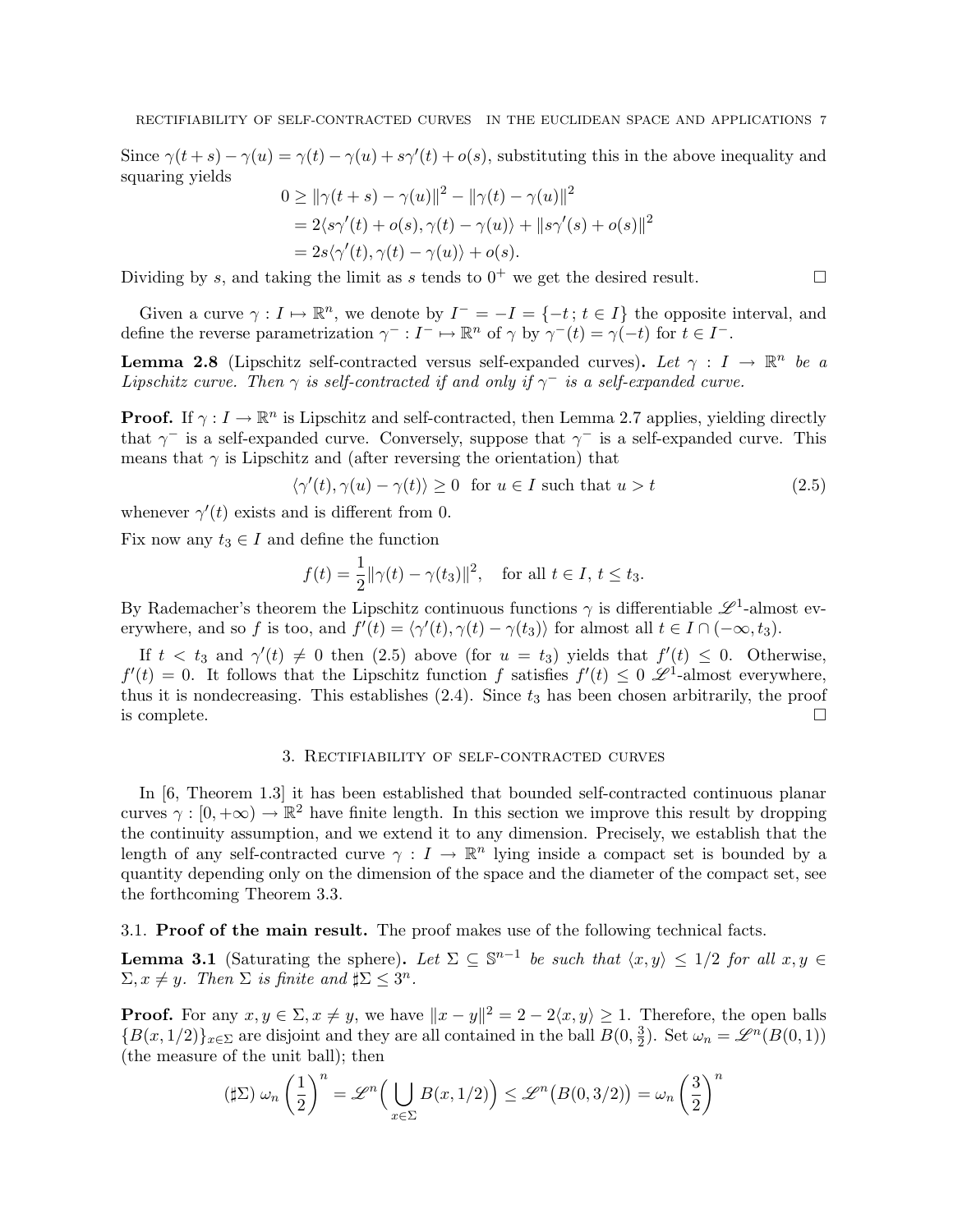and so  $\sharp \Sigma \leq 3^n$ 

**Lemma 3.2** (Hemisphere lemma). Let  $\Sigma \subset \mathbb{S}^{n-1}$  be a set satisfying

$$
\langle x, y \rangle \ge -\left(\frac{1}{3}\right)^{n+1} \quad \text{for all } x, y \in \Sigma. \tag{3.1}
$$

Then there exists  $\zeta \in \mathbb{S}^{n-1}$  such that

$$
\langle \zeta, x \rangle \ge \left(\frac{1}{3}\right)^{2n+1}
$$
 for all  $x \in \Sigma$ .

**Proof.** Let  $\{x_i\}_{i\in I}$  be a family of points in  $\Sigma$ , maximal with respect to the property that

$$
\langle x_i, x_j \rangle \le \frac{1}{2} \quad \text{for all } i \ne j \text{ in } I. \tag{3.2}
$$

(Notice that such a family can easily be constructed by induction.) Applying Lemma 3.1 we deduce that  $m := \sharp I \leq 3^n$ . Set

$$
v:=\sum_{i\in I}x_i
$$

and let  $y \in \Sigma$  be an arbitrary point. If y does not belong to the family  $\{x_i\}_{i\in I}$  then by maximality of the latter, there exists some  $i_0$  such that  $\langle x_{i_0}, y \rangle > \frac{1}{2}$  $\frac{1}{2}$ . If on the contrary,  $y = x_i$  for some i, then we take  $i_0 = i$ . In view of  $(3.1)$  we obtain

$$
\langle v, y \rangle = \langle x_{i_0}, y \rangle + \sum_{i \neq i_0} \langle x_i, y \rangle \ge \frac{1}{2} - (m - 1) \left(\frac{1}{3}\right)^{n+1}, \tag{3.3}
$$

whence, recalling that  $m \leq 3^n$ , we get  $\langle y, v \rangle \geq 3^{-(n+1)}$ . This shows in particular that  $v \neq 0$ . Let us now compute  $||v||$ . We write

$$
||v||^2 = \left\| \sum_{i \in I} x_i \right\|^2 = \sum_{i \in I} ||x_i||^2 + E = m + E \tag{3.4}
$$

.

where

$$
E = \sum_{i \in I} \sum_{j \neq i} \langle x_i, x_j \rangle.
$$

Using (3.2) we deduce that  $|E| \leq m(m-1)/2$ . Therefore (3.4) yields

$$
||v||^2 \le m + \frac{m(m-1)}{2} = \frac{m}{2}(m+1) \le \frac{3^n}{2}(3^n+1) \le 3^{2n}.
$$

So dividing by  $||v||$  in (3.3) and setting

$$
\zeta:=\frac{v}{\|v\|}\in\mathbb{S}^{n-1}
$$

we obtain

$$
\langle \zeta, y \rangle = \frac{1}{\|v\|} \langle v, y \rangle \ge \left(\frac{1}{3}\right)^n \left(\frac{1}{3}\right)^{n+1} = \left(\frac{1}{3}\right)^{2n+1}
$$

Since y is arbitrary in  $\Sigma$ , the proof is complete.  $\square$ 

We are now ready to prove the main result of this section.

. В последните последните последните последните последните последните последните последните последните последн<br>В 1990 година от 1990 година от 1990 година от 1990 година от 1990 година от 1990 година от 1990 година от 199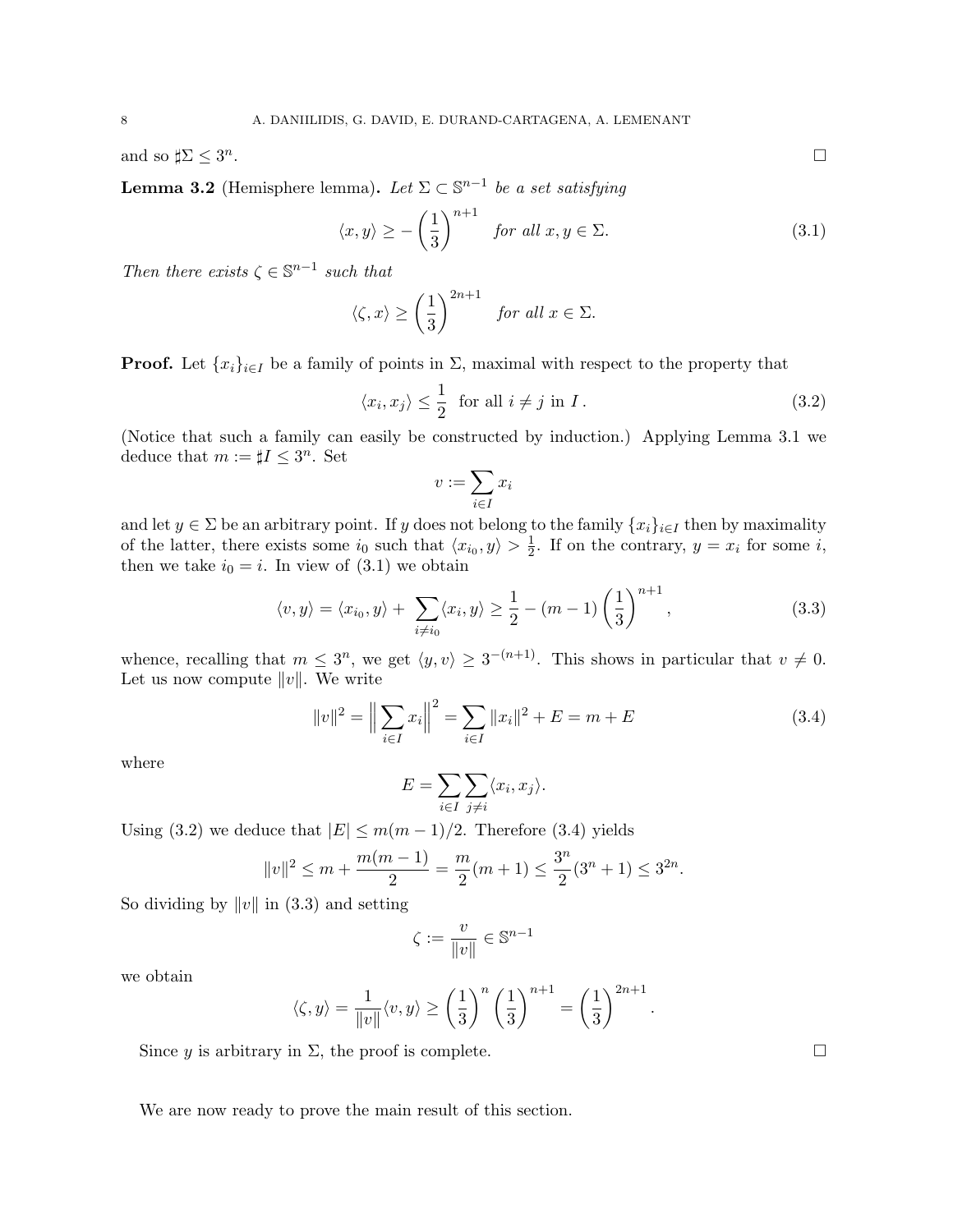**Theorem 3.3.** Let  $\gamma: I \to \mathbb{R}^n$  be a self-contracted curve. Then there exists a constant  $C_n$ (depending only on the dimension  $n$ ) such that

$$
\ell(\gamma) \le C_n W(K),\tag{3.5}
$$

where K is the closed convex hull of  $\gamma(I)$ . In particular, bounded self-contracted curves have finite length.

**Proof.** The result holds vacuously for unbounded curves (both left-hand and right-hand side of (3.5) are equal to  $+\infty$ ). Therefore, we focus our attention on bounded self-contracted curves and assume that K is compact. We may also clearly assume that  $n \geq 2$  (the result is trivial in the one-dimensional case).

In the sequel, we denote by  $\Gamma = \gamma(I)$  the image of such curve. The set  $\Gamma$  inherits from I a total order as follows: for  $x, y \in \Gamma$  we say that "x is before y" and denote  $x \preceq y$ , if there exist  $t_1, t_2 \in I$ ,  $t_1 \le t_2$  and  $\gamma(t_1) = x$ ,  $\gamma(t_2) = y$ . If  $x \preceq y$  and  $x \ne y$ , then the intervals  $\gamma^{-1}(x)$  and  $\gamma^{-1}(y)$  do not meet, and for any  $t_1 \in \gamma^{-1}(x)$ ,  $t_2 \in \gamma^{-1}(y)$  we have  $t_1 < t_2$ . In this case we say that "x is strictly before y" and we denote  $x \prec y$ . For  $x \in \Gamma$  we set

$$
\Gamma(x) := \{ y \in \Gamma : x \preceq y \}
$$

(the piece of curve after x) and denote by  $\Omega(x)$  the closed convex hull of  $\Gamma(x)$ .

*Claim 1.* To establish (3.5) it suffices to find a positive constant  $\varepsilon = \varepsilon(n)$ , depending only on the dimension n, such that for any two points  $x, x' \in \Gamma$  with  $x' \preceq x$  it holds

$$
W(\Omega(x)) + \varepsilon \|x - x'\| \le W(\Omega(x')). \tag{3.6}
$$

Proof of Claim 1. Let us see how we can deduce Theorem 3.3 from the above. To this end, let  $t_0 < t_1 \ldots < t_m$  be any increasing sequence in I, and set  $x_i = \gamma(t_i)$ . If (3.6) holds, then

$$
\sum_{i=0}^{m-1} \|\gamma(t_{i+1}) - \gamma(t_i)\| = \sum_{i=0}^{m-1} \|x_{i+1} - x_i\| \le \frac{1}{\varepsilon} \sum_{i=0}^{m-1} \left( W(C(x_i) - W(C(x_{i+1})) \right)
$$
  
= 
$$
\frac{1}{\varepsilon} (W(C(x_0)) - W(C(x_m))) \le \frac{1}{\varepsilon} W(C(x_0)) \le \frac{1}{\varepsilon} W(K),
$$

since the mean width  $W(H)$  is a nondecreasing function of H (the variable H is ordered via the set inclusion). Taking the supremum over all choices of  $t_0 < t_1 ... < t_m$  in I we obtain (3.5) for  $C_n = 1/\varepsilon.$ 

Therefore, the theorem will be proved, if we show that (3.6) holds for some constant  $\varepsilon > 0$ which depends only on the dimension. Before we proceed, we introduce some extra notation. Given  $x, x'$  in  $\Gamma$  with  $x' \prec x$  we set

$$
x_0 := \frac{1}{3}x + \frac{2}{3}x' \text{ and } v_0 := \frac{x'-x}{\|x'-x\|}.
$$
 (3.7)

For the sake of drawing pictures, the reader is invited to think that  $v_0 = e_1$  (the first vector of the canonical basis of  $\mathbb{R}^n$ , see Figure 1. Let us also set

$$
\xi_0(y) = \frac{y - x_0}{\|y - x_0\|} \in \mathbb{S}^{n-1}, \quad \text{for any } y \in \Gamma(x). \tag{3.8}
$$

Clearly,  $x_0$ ,  $v_0$  and  $\xi_0(y)$  depend on the points  $x, x'$ , while the desired constant  $\varepsilon$  does not. To determine this constant, we shall again transform the problem into another one (see the forthcoming Claim 2).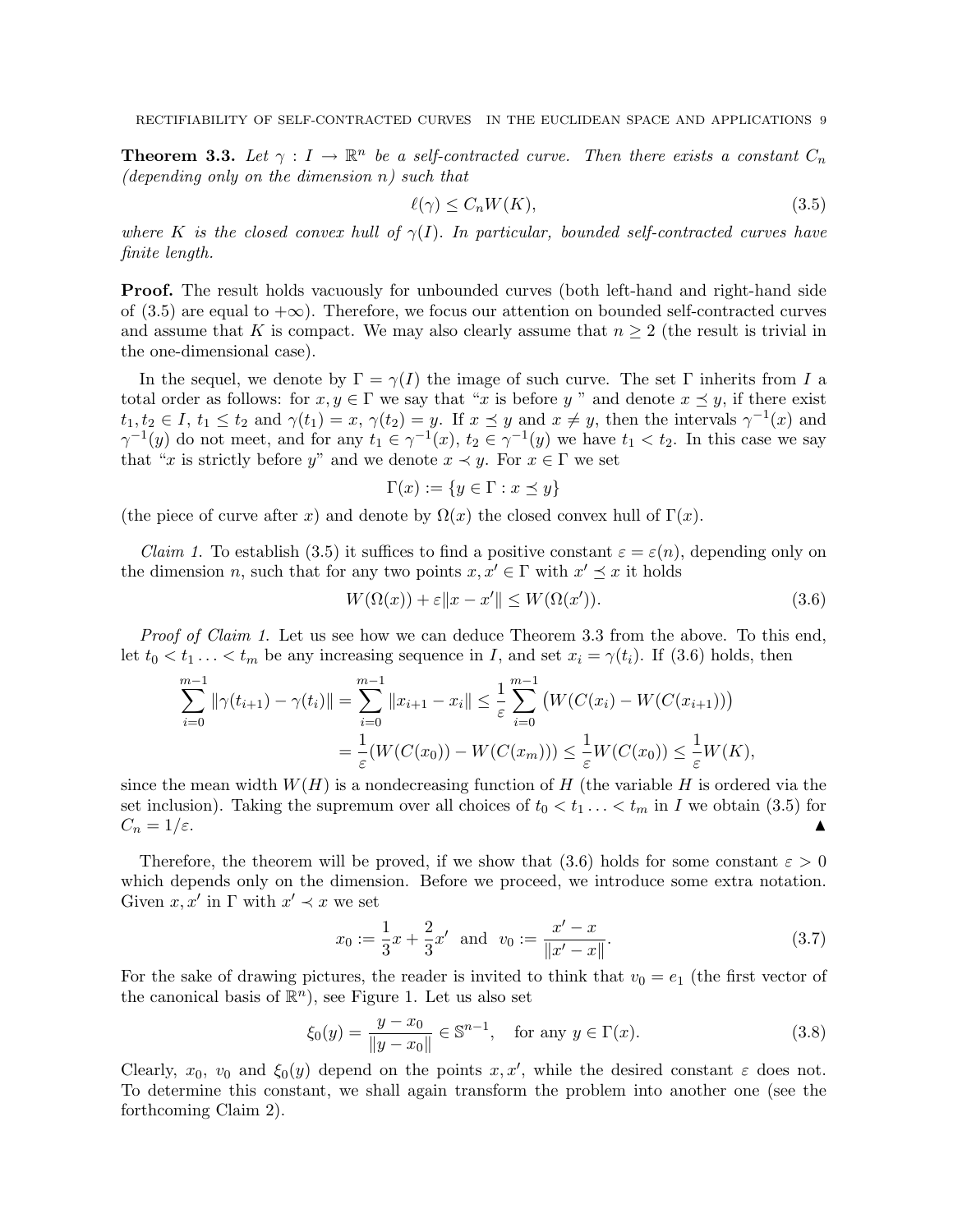

FIGURE 1. Controlling the tail of a self-contracted curve.

*Claim 2.* Let us assume that there exists a constant  $0 < \delta < 2^{-4}$ , depending only on the dimension n, such that for all  $x, x'$  in  $\Gamma$  with  $x' \prec x$  (and for  $x_0, v_0$  defined by (3.7)), there exists  $\bar{v} \in \mathbb{S}^{n-1} \cap B(v_0, \delta)$  such that

$$
\langle \overline{v}, \xi_0(y) \rangle \le -\delta^2 \quad \text{ for all } y \in \Gamma(x). \tag{3.9}
$$

Then (3.6) holds true (and consequently (3.5) follows).

*Proof of Claim 2.* Assume that such a constant  $\delta$  and a vector  $\bar{v}$  exist, so that (3.9) holds. Set

$$
V = \{ v \in \mathbb{S}^{n-1} \, ; \, \|v - \overline{v}\| \le \delta^2 \}.
$$

Combining with (3.8) and (3.9) we get

$$
\langle v, y - x_0 \rangle \le 0, \quad \text{for all } v \in V \text{ and } y \in \Gamma(x). \tag{3.10}
$$

Let us first explain intuitively why the above yields (3.6). Indeed, compared with  $\Omega(x)$ ,  $\Omega(x')$  has an extra piece coming from the segment  $[x_0, x']$ . This piece is protruding in all directions  $v \in V$ (which are relatively close to  $v_0$ ), while (3.10) bounds uniformly the orthogonal projections of  $\Omega(x)$  onto the lines  $\mathbb{R}v$ . Therefore, the extra contribution of the segment  $[x_0, x']$  in  $P_v(\Omega(x'))$ becomes perceptible and can be quantified in terms of  $||x_0 - x'||$ , uniformly in V. Since the latter set  $V$  has a positive measure, the estimation  $(3.6)$  follows.

To proceed, observe that  $\Omega(x')$  contains the convex hull of  $\Omega(x) \cup [x, x']$ , whence

$$
P_v(\Omega(x)) \subset P_v(\Omega(x')).
$$

In particular,

$$
\mathcal{H}^1(P_v(\Omega(x))) \le \mathcal{H}^1(P_v(\Omega(x'))) \text{ for } v \in \mathbb{S}^{n-1},\tag{3.11}
$$

where  $P_v$  denotes the orthogonal projection onto the line  $\mathbb{R}v$ . Let us now equip the latter with the obvious order (stemming from the identification  $\mathbb{R}v \cong \mathbb{R}$ ) and let us identify  $P_v(x_0)$  with the zero element 0. Then  $(3.10)$  says that for all directions v in V we have

$$
\sup P_v(\Omega(x)) \le 0 < P_v(x') \le \sup P_v(\Omega(x')).
$$

Notice that

$$
||x_0 - x'|| = \frac{1}{3}||x - x'||,
$$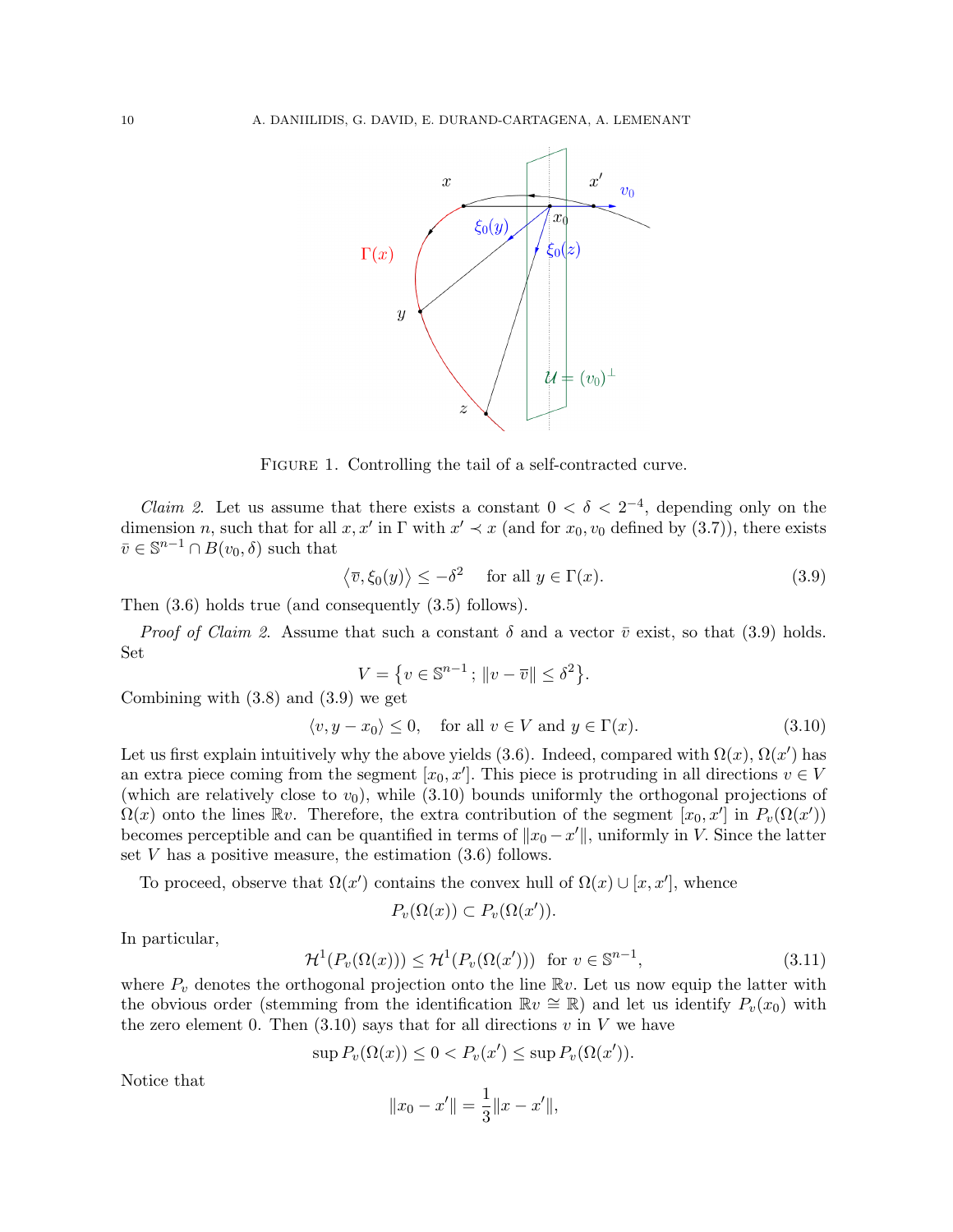and that  $V \subset B(v_0, \delta + \delta^2)$ . Thus for every  $v \in V$  we have

$$
\langle v_0, v \rangle \ge \langle v_0, v_0 \rangle - ||v_0|| ||v_0 - v|| \ge 1 - \delta - \delta^2 \ge 7/8.
$$

This gives a lower bound for the length of the projected segment  $[x_0, x']$  onto  $\mathbb{R}v$ , which coincides, under the above identification, with  $P_v(x')$ . Thus

$$
P_v(x') \ge \frac{7}{8} \left( \frac{1}{3} ||x - x'|| \right) > \frac{1}{4} ||x - x'||.
$$

This yields

$$
\mathcal{H}^1(P_v(\Omega(x))) + \frac{1}{4} \|x - x'\| \le \mathcal{H}^1(P_v(\Omega(x'))) \text{ for } v \in V. \tag{3.12}
$$

Integrating (3.12) for  $v \in V$  and (3.11) for  $v \in \mathbb{S}^{n-1} \setminus V$ , and summing up the resulting inequalities we obtain (3.6) with

$$
\varepsilon = (4\sigma_n)^{-1} \int_V du.
$$

Notice that this bound only depends on  $\delta$ , so the claim follows.

Consequently, our next goal is to determine  $\delta > 0$  so that the assertion of Claim 2 holds. The exact value of the parameter  $\delta$  is eventually given in (3.25) and depends only on the dimension. In particular, it works for any self-contracted curve and any choice of points  $x, x' \in \Gamma$ . For the remaining part of the proof, it is possible to replace  $\delta$  by its precise value. Nevertheless, we prefer not to do so, in order to illustrate how this value is obtained. In the sequel, the only prior requirement is the bound  $\delta \leq 2^{-4}$ .

Fix any  $x, x'$  in  $\Gamma$  with  $x' \prec x$  and recall the definition of  $x_0, v_0$  in (3.7) and  $\xi_0(y)$ , for  $y \in \Gamma(x)$ in (3.8). Based on this, we consider the orthogonal decomposition

$$
\mathbb{R}^n \approx \mathbb{R}v_0 \oplus \mathcal{U} \tag{3.13}
$$

where  $\mathcal{U} = (v_0)^{\perp}$  is the orthogonal hyperplane to  $v_0$ . The vector  $\overline{v}$  of the assertion of Claim 2 will be taken of the form

$$
\overline{v} = \frac{v_0 - \delta\zeta}{\|v_0 - \delta\zeta\|},\tag{3.14}
$$

where  $\zeta$  is a unit vector in  $\mathcal{U}$ . This vector will be determined later on, as an application of Lemma 3.2; notice however that for any  $\zeta \in \mathbb{S}^{n-1} \cap \mathcal{U}$  we get  $\overline{v} \in \mathbb{S}^{n-1} \cap B(v_0, \delta)$ , as needed.

We set

$$
\Gamma_0 = \left\{ y \in \Gamma(x) \, ; \, \langle v_0, \xi_0(y) \rangle \le -2\delta \right\}.
$$
\n
$$
(3.15)
$$

Notice that for every  $y \in \Gamma_0$  and any  $\overline{v}$  of the form (3.14) we have

$$
\langle \bar{v}, \xi_0(y) \rangle \le -2\delta + \|v_0 - \bar{v}\| \le -\delta \le -\delta^2.
$$

Thus (3.9) is satisfied for all y in  $\Gamma_0$ .

It remains to choose  $\zeta$  (and adjust the value of  $\delta$ ) so that (3.9) would also hold for  $y \in \Gamma(x)\backslash \Gamma_0$ . This will be done in five steps. In the sequel we shall make use of the decomposition (3.13) of vectors  $\xi_0(y)$ ,  $y \in \Gamma(x)$ , namely:

$$
\xi_0(y) = \langle v_0, \xi_0(y) \rangle v_0 + \xi_0^{\mathcal{U}}(y), \tag{3.16}
$$

where  $\xi_0^{\mathcal{U}}(y)$  is the orthogonal projection of  $\xi_0(y)$  in  $\mathcal{U}$ .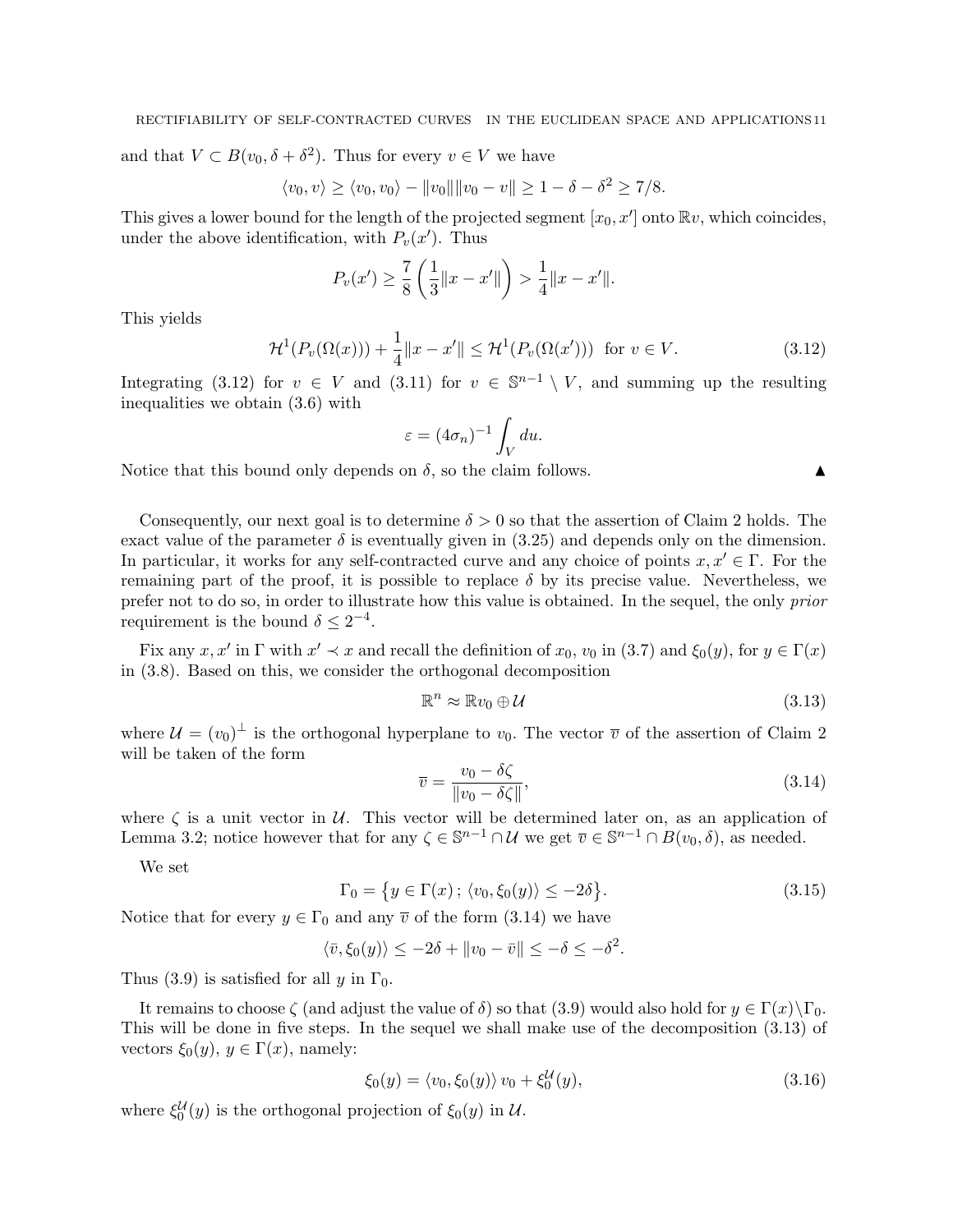Step 1. We establish that for all  $y \in \Gamma(x) \setminus \{x\}$  it holds

$$
\langle v_0, \xi_0(y) \rangle \le -\frac{\|x - x'\|}{6\|y - x_0\|} < 0. \tag{3.17}
$$

Indeed, since  $x' \prec x \prec y$ , we deduce from self-contractedness that  $||y - x'|| \ge ||y - x||$ , that is, y lies at the same half-space as x defined by the mediatrix hyperplane of the segment  $[x, x']$ . Hence, denoting by  $P_{v_0}$  the orthogonal projection of  $\mathbb{R}^n$  on  $\mathbb{R}v_0$  (which we brutally identify to R to write inequalities) we observe that

$$
P_{v_0}(y) \le \frac{1}{2} P_{v_0}(x) + \frac{1}{2} P_{v_0}(x') = P_{v_0}(x) + \frac{1}{2} ||x - x'||,
$$

and consequently

$$
\langle v_0, y - x_0 \rangle = P_{v_0}(y - x_0) \le P_{v_0}(x) + \frac{1}{2} ||x - x'|| - P_{v_0}(x_0) = -\frac{1}{6} ||x - x'||,
$$

thus, dividing by  $||y - x_0||$ , (3.17) follows.

Step 2. We establish that for all  $y \in \Gamma(x) \setminus \Gamma_0$ , we have:

$$
||y - x_0|| > \frac{1}{12\delta} ||x - x'||;
$$
\n(3.18)

$$
|\langle v_0, \xi_0(y) \rangle| = \|\xi_0(y) - \xi_0^{\mathcal{U}}(y)\| \le 2\delta\,;
$$
\n(3.19)

and

$$
\sqrt{1 - 4\delta^2} \le \|\xi_0^{\mathcal{U}}(y)\| \le 1. \tag{3.20}
$$

Indeed, since  $y \in \Gamma(x) \setminus \Gamma_0$ , (3.18) follows easily by combining (3.15) with (3.17). The same formulas yield that  $\langle v_0, \xi_0(y)\rangle \in (-2\delta, 0)$ , whence  $|\langle v_0, \xi_0(y)\rangle| \leq 2\delta$ . In view of (3.16), both (3.19) and (3.20) follow directly. This ends the proof of Step 2.

Before we proceed, let us make the following observation, which motivates Step 4 (compare forthcoming inequalities (3.22) and (3.24)). We set

$$
\xi(y) = \frac{y - x}{\|y - x\|} \in \mathbb{S}^{n-1}, \quad \text{for all } y \in \Gamma(x) \setminus \{x\}. \tag{3.21}
$$

It is easily seen that

$$
\langle \xi(y), \xi(z) \rangle \ge 0, \quad \text{for all } y, z \in \Gamma(x) \setminus \{x\}. \tag{3.22}
$$

Indeed assuming  $x \leq y \leq z$  (the case  $y = z$  is trivial), the definition of self-contractedness yields

$$
||z - x|| \ge ||z - y||.
$$

Writing  $z - y = (z - x) - (y - x)$  and squaring the above inequality, we obtain

$$
||z - x||^2 \ge ||z - x||^2 + ||x - y||^2 - 2\langle z - x, y - x \rangle,
$$

which yields  $\langle z - x, y - x \rangle \ge 0$ . Dividing by norms gives (3.22).

Our next objective is to show that vectors  $\xi_0^{\mathcal{U}}(y), y \in \Gamma(x) \setminus \Gamma_0$  satisfy a relaxed inequality of type (3.22). We need the following intermediate step.

*Step 3*. We show that for every  $y \in \Gamma(x) \setminus \Gamma_0$ , we have:

$$
\|\xi(y) - \xi_0(y)\| \le 32\,\delta. \tag{3.23}
$$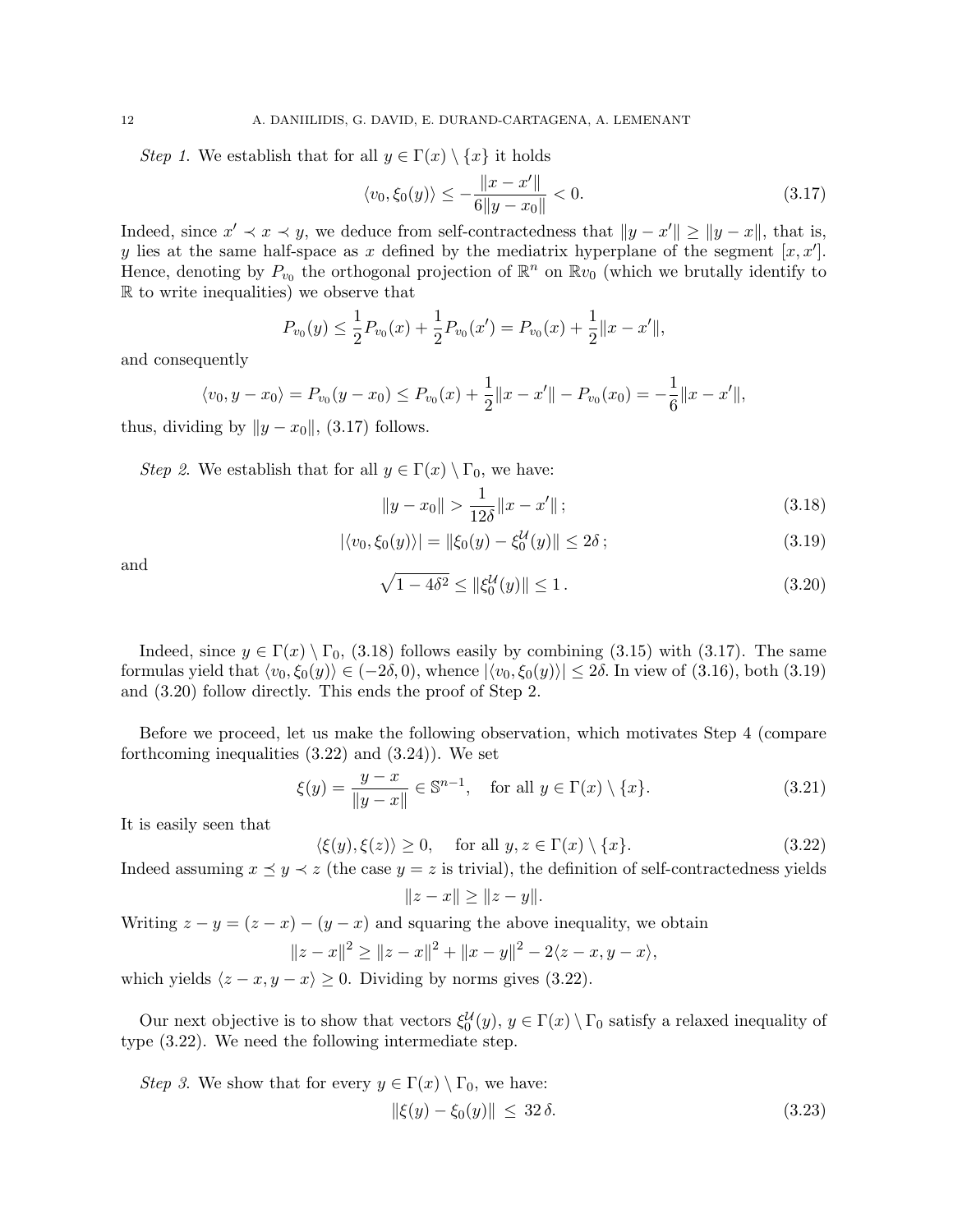Indeed

$$
\begin{aligned} \|\xi(y) - \xi_0(y)\| &\le \left\|\frac{y - x}{\|y - x\|} - \frac{y - x_0}{\|y - x\|}\right\| + \left\|\frac{y - x_0}{\|y - x\|} - \frac{y - x_0}{\|y - x_0\|}\right\| \\ &= \frac{\|x - x_0\|}{\|y - x\|} + \left|\frac{1}{\|y - x\|} - \frac{1}{\|y - x_0\|}\right| \|y - x_0\| \\ &\le \frac{2\|x - x_0\|}{\|y - x\|} = \frac{4}{3} \frac{\|x - x'\|}{\|y - x\|}. \end{aligned}
$$

On the other hand, using (3.18) we get:

$$
||y-x|| \ge ||y-x_0|| - ||x_0-x|| \ge \left(\frac{1}{12\delta} - \frac{2}{3}\right)||x-x'|| = \left(\frac{1-8\delta}{16\delta}\right)\left(\frac{4||x-x'||}{3}\right).
$$

Combining the above inequalities, we deduce

$$
\|\xi(y)-\xi_0(y)\| \le \frac{16\delta}{1-8\delta},
$$

thus (3.23) follows thanks to the prior bound  $\delta \leq 2^{-4}$ .

Step 4. We now establish that for every  $y, z \in \Gamma(x) \setminus \Gamma_0$ , we have:

$$
\langle \xi_0^{\mathcal{U}}(y), \xi_0^{\mathcal{U}}(z) \rangle \ge -65 \delta. \tag{3.24}
$$

Let us first calculate the scalar product of the unit vectors  $\xi_0(y)$  and  $\xi_0(z)$ .

$$
\langle \xi_0(y), \xi_0(z) \rangle = \langle \xi(y), \xi_0(z) \rangle + \langle \xi_0(y) - \xi(y), \xi_0(z) \rangle
$$
  
= \langle \xi(y), \xi(z) \rangle + \langle \xi(y), \xi\_0(z) - \xi(z) \rangle + \langle \xi\_0(y) - \xi(y), \xi\_0(z) \rangle  
\ge 0 - ||\xi\_0(z) - \xi(z)|| - ||\xi\_0(y) - \xi(y)|| \ge -64\delta,

where (3.22) and (3.23) have been used for the last estimation.

Using now the above estimation, the orthogonal decomposition (3.16) recalling (3.19) and the prior bound  $\delta \leq 2^{-4}$  we obtain successively:

$$
\langle \xi_0^{\mathcal{U}}(y), \xi_0^{\mathcal{U}}(z) \rangle = \langle \xi_0(y), \xi_0(z) \rangle - \langle v_0, \xi_0(y) \rangle \langle v_0, \xi_0(z) \rangle
$$
  
 
$$
\geq -64\delta - 4\delta^2 \geq -65\delta.
$$

Step 5. We shall now be interested in the set

$$
\Sigma = \left\{ \hat{\xi}_0^{\mathcal{U}}(y) \, ; \, y \in \Gamma(x) \setminus \Gamma_0 \right\} \subset \mathcal{U} \cap \mathbb{S}^{n-1},
$$

where  $\hat{\zeta}_0^{\mathcal{U}}(y) = \zeta_0^{\mathcal{U}}(y)/\|\zeta_0^{\mathcal{U}}(y)\|$  (notice that  $\zeta_0^{\mathcal{U}}(y) \neq \emptyset$  from (3.20)). In view of (3.24) and the estimation (3.20), we obtain that for all  $y, z \in \Gamma(x) \setminus \Gamma_0$ 

$$
\langle \hat{\xi}_0^{\mathcal{U}}(y), \hat{\xi}_0^{\mathcal{U}}(z) \rangle \ge \frac{-65\delta}{1 - 4\delta^2} \ge -81\delta.
$$

We are now ready to give a precise value for  $\delta$ , namely,

$$
\delta = \left(\frac{1}{3}\right)^{3n}.\tag{3.25}
$$

Recalling that  $n \geq 2$ , under this choice the scalar product between two elements of  $\Sigma$  is bounded from below by the quantity

$$
-81 \delta \ge -81 \left(\frac{1}{3}\right)^{3n} \ge -\left(\frac{1}{3}\right)^n.
$$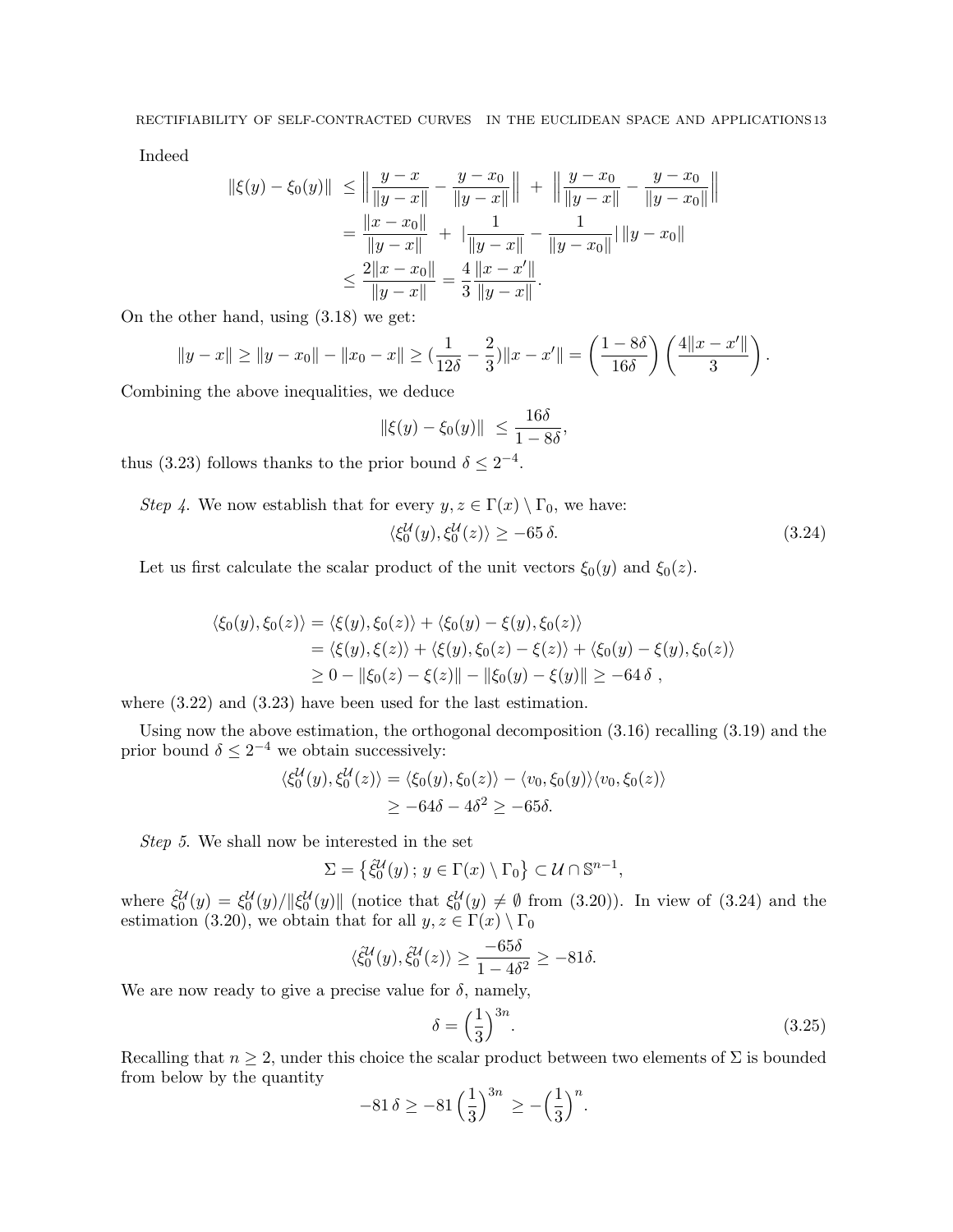Therefore, the subset  $\Sigma$  of the unit sphere of  $\mathcal{U} \simeq \mathbb{R}^{n-1}$  satisfies the assumptions of Lemma 3.2. We deduce that there exists a unit vector  $\zeta \in \mathcal{U} \cap \mathbb{S}^{n-1}$  such that

$$
\langle \zeta, \hat{\xi}_0^{\mathcal{U}}(y) \rangle \ge \left(\frac{1}{3}\right)^{2n-1}, \text{ for all } y \in \Gamma(x) \setminus \Gamma_0. \tag{3.26}
$$

Taking  $\delta$  and  $\zeta$  as above in (3.14), we obtain  $\overline{v} \in \mathbb{S}^{n-1} \cap B(v_0, \delta)$ . Let us now verify that (3.9) holds. As already mentioned (see comments before Step 1), it remains to consider the case  $y \in \Gamma(x) \setminus \Gamma_0$ . Notice that in view of (3.17)

$$
\langle v_0 - \delta \zeta, \xi_0(y) \rangle = \langle v_0, \xi_0(y) \rangle - \delta \langle \zeta, \xi_0(y) \rangle \leq -\delta \langle \zeta, \xi_0(y) \rangle,
$$

while in view of (3.13), (3.20) and the orthogonality between  $v_0$  and  $\zeta$  we get

$$
\langle \zeta, \xi_0(y) \rangle = \langle \zeta, \xi_0^{\mathcal{U}}(y) \rangle = \| \xi_0^{\mathcal{U}}(y) \| \langle \zeta, \hat{\xi}_0^{\mathcal{U}}(y) \rangle \ge \sqrt{1 - 4\delta^2} \left( \frac{1}{3} \right)^{2n-1} \ge \left( \frac{1}{3} \right)^{2n}.
$$

Assembling the above, and using the fact that  $||v_0 - \delta \zeta|| =$  $\overline{1+\delta^2} > 1$  we obtain

$$
\langle \bar{v}, \xi_0(y) \rangle \le -\delta \sqrt{1+\delta^2} \Big(\frac{1}{3}\Big)^{2n} \le -\delta \Big(\frac{1}{3}\Big)^{3n} = -\delta^2.
$$

This shows that the assumption made in Claim 2 is always fulfilled. The proof is complete.  $\square$ 

3.2. Arc-length reparameterization. Having in hand that the length of a bounded selfcontracted curve  $\gamma : I \to \mathbb{R}^n$  is finite (*c.f.* Theorem 3.3), the curve  $\gamma$  may be reparameterized by its arc-length. This reparameterization is particularly interesting when the curve  $\gamma$  is *continuous*. In this case, we shall see that the arc-length parametrization is Lipschitz continuous and that the image  $\Gamma = \gamma(I)$  of the curve can also be realized by a self-expanded curve.

Set  $I(t) = I \cap (-\infty, t]$ , for  $t \in I$ , and consider the length function

$$
\begin{cases} L: I \to [0, \ell(\gamma)] \\ L(t) = \ell(\gamma_{|I(t)}). \end{cases}
$$

Thus  $L(t)$  is the length of the truncated curve  $\gamma|_{I(t)}$  and consequently the function  $t \mapsto L(t)$ is nondecreasing, but not necessarily injective —it is locally constant whenever  $t \mapsto \gamma(t)$  is locally stationary, see also Remark 2.6 (i). Let us assume that  $\gamma$  is bounded and continuous. Then, in view of Remark 2.6 (ii), the curve can be extended continuously to  $I$  and the set  $\overline{\Gamma} = \gamma(I) \cup \{\gamma_{\infty}\} = \gamma(\overline{I})$  is a compact connected arc. Moreover,  $t \mapsto L(t)$  is continuous and  $L(\bar{I}) = [0, \ell(\gamma)]$ . It follows easily that  $L^{-1}(s)$  is a (possibly trivial) interval  $[t_1, t_2]$ . Consequently, the function

$$
\begin{cases} \tilde{\gamma} : [0, \ell(\gamma)] \to \mathbb{R}^n \\ \tilde{\gamma}(s) = \gamma(t), \text{ for any } t \in L^{-1}(s) \end{cases}
$$
 (3.27)

is well-defined.

**Proposition 3.4** (Hidden regularity of continuous self-contracted curves). Let  $\gamma : I \to \mathbb{R}^n$ be a bounded continuous self-contracted curve. Then (3.27) defines a Lipschitz self-contracted curve with the same image  $\Gamma = \gamma(I) = \tilde{\gamma}([0, \ell(\gamma))).$  In particular,  $\Gamma$  is also the image of some self-expanded curve.

**Proof.** Let  $s, s' \in [0, \ell(\gamma)]$  be given. Let  $t, t' \in I$  be such that  $s = L(t)$  and  $s' = L(t')$ . Assume that  $s < s'$  (thus a fortiori  $t < t'$ ). We claim that

$$
L(t') \ge L(t) + d(\gamma(t), \gamma(t')). \tag{3.28}
$$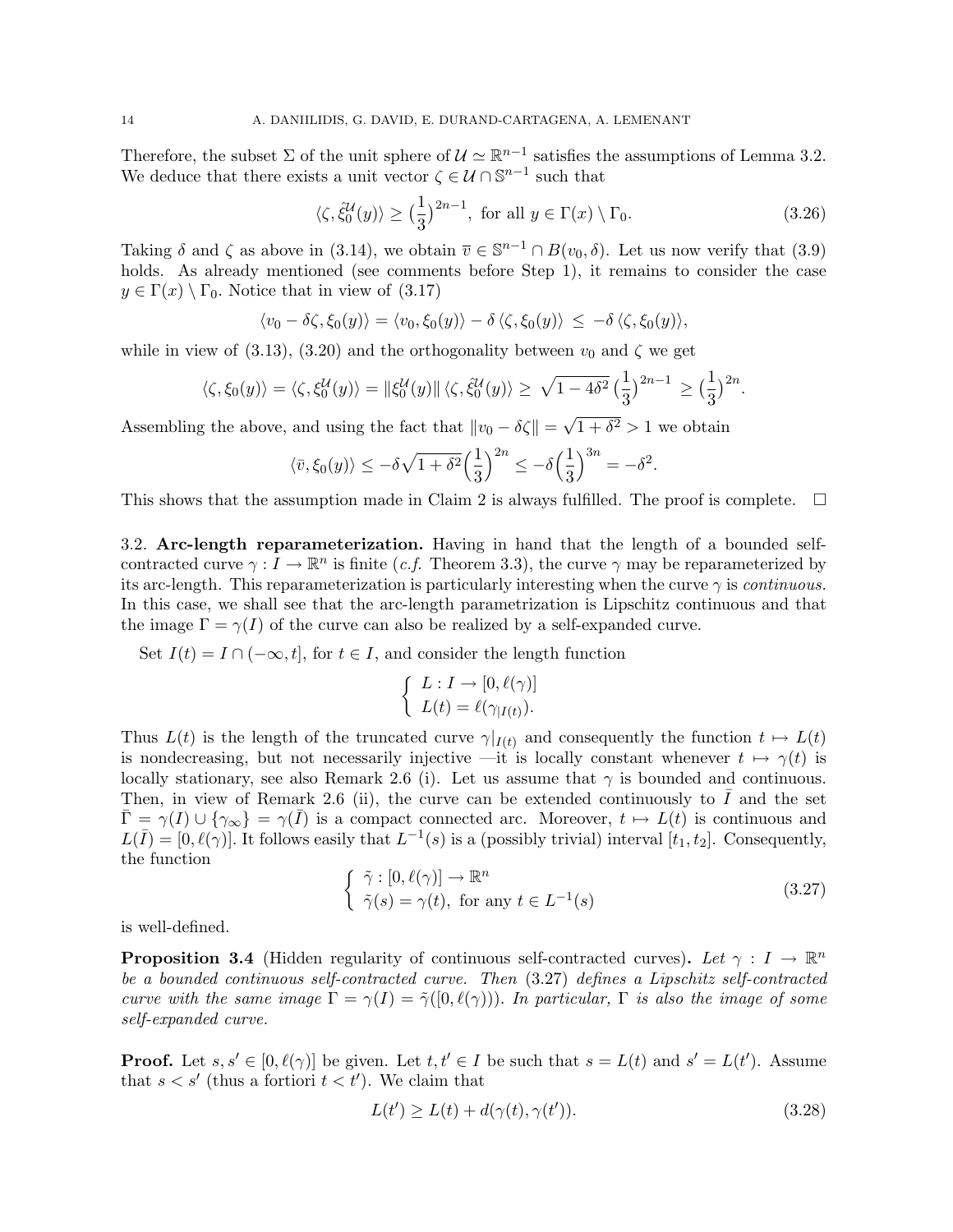Indeed, recalling (2.2), for any  $\varepsilon > 0$ , there exists a finite sequence  $t_0 < \ldots < t_m$  in  $I(t)$ , satisfying

$$
\Sigma_1 =: \sum_{i=0}^{m-1} d(\gamma(t_i), \gamma(t_{i+1})) \ge L(t) - \varepsilon.
$$

Since adding an extra point can only make the sum larger, we may assume that  $t_m = t$ . Then add the point  $t_{m+1} = t'$  and notice that  $t_0 < \ldots < t_m < t_{m+1}$  is a sequence in  $I(t')$ , thus

$$
\Sigma_2 =: \sum_{i=0}^m d(\gamma(t_i), \gamma(t_{i+1})) = \Sigma_1 + d(\gamma(t), \gamma(t')) \le L(t').
$$

We deduce that

$$
L(t) - \varepsilon \leq \Sigma_1 = \Sigma_2 - d(\gamma(t), \gamma(t')) \leq L(t') - d(\gamma(t), \gamma(t')).
$$

Taking the limit as  $\varepsilon \to 0$  and get (3.28). It follows that

$$
\|\tilde{\gamma}(s') - \tilde{\gamma}(s)\| = \|\gamma(t') - \gamma(t)\| \le L(t') - L(t) = s' - s,
$$

which proves that  $\tilde{\gamma}$  is 1-Lipschitz on  $[0, \ell(\gamma)].$ 

It follows easily that  $\tilde{\gamma}$  is self-contracted, while the fact that  $\tilde{\gamma}([0,\ell(\gamma))) = \gamma(I)$  is straightforward. The last assertion follows from Lemma 2.8.

**Remark 3.5** (Improving the length bound). Although the constants  $C > 0$  in (2.3) (for selfexpanded curves) and in (3.5) (for bounded self-contracted curves) stem from the same method, the latter is based on nonsmooth arguments encompassing nonregular curves and therefore it is not optimized. As a consequence of Proposition 3.4, given a continuous self-contracted curve we can use  $(2.3)$  to improve a posteriori the constant that bounds the length given in  $(3.5)$ . Notwithstanding, this trick cannot be applied to any bounded self-contracted curve: in the discontinuous case, one can still consider the length mapping  $L(t)$ , and use it to construct a larger curve (whose image contains  $\Gamma$ ) with a Lipschitz parametrization, but which is possibly not self-contracted.

#### 4. Applications

4.1. Orbits of convex foliations. As mentioned in the introduction, self-contracted curves are naturally defined in a metric space without prior regularity assumptions. Nonetheless, this notion has been conceived to capture the behaviour of orbits of gradient dynamical systems for (smooth) quasiconvex potentials in Euclidean spaces (1.1), or more generally, orbits of the subgradient semi-flow defined by a nonsmooth convex function, see (1.2). In both cases, orbits are at least, absolutely continuous. In this section we broaden the above framework by introducing a new concept of generalized solution to a nonsmooth convex foliation, admitting (merely) continuous curves as generalized orbits.

4.1.1. Nonsmooth convex foliations. Let us first give the definition of a convex foliation.

**Definition 4.1** (Convex foliation). A collection  $\{C_r\}_{r>0}$  of nonempty convex compact subsets of  $\mathbb{R}^n$  is a (global) *convex foliation* of  $\mathbb{R}^n$  if

$$
r_1 < r_2 \Longrightarrow C_{r_1} \subset \text{int}\, C_{r_2} \tag{4.1}
$$

and

$$
\bigcup_{r\geq 0} \partial C_r = \mathbb{R}^n \setminus \text{int } C_0. \tag{4.2}
$$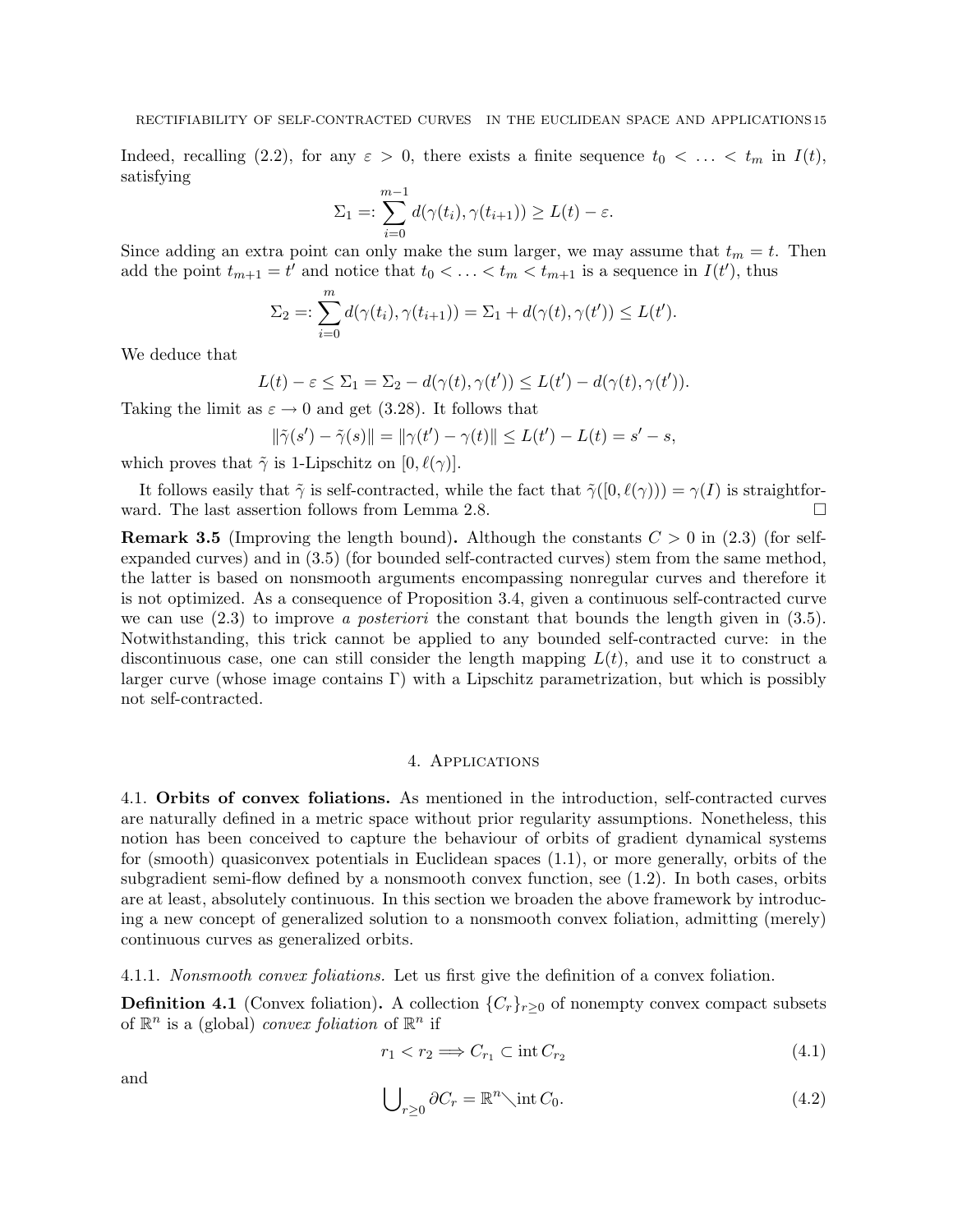In view of (4.1), relation (4.2) is equivalent to the fact that for every  $x \in \mathbb{R}^n \setminus \text{int } C_0$ , there exists a unique  $r \in [0,\infty)$  such that  $x \in \partial C_r$ . The above definition is thus equivalent to [6, Definition  $(6.5)$ .

Example 4.2 (Foliation given by a function). (i) The sublevel sets of a proper (coercive) convex function  $f: \mathbb{R}^n \to \mathbb{R}$  provide a typical example of a convex foliation. Indeed, if  $m = \min f$ , we set  $C_0 = f^{-1}(m)$  and  $C_r = [f \leq m + r]$ . Then (4.2) follows from the fact that f cannot be locally constant outside of  $C_0$ .

(ii) The sublevel sets of a (coercive) quasiconvex function might fail to satisfy  $(4.2)$ , unless int  $[f \leq \lambda] = [f \lt \lambda]$  for all  $\lambda > \min f$ . This condition is automatically satisfied if the quasiconvex function is smooth and every critical point is a global minimizer. A more general condition is to assume that f is *semistrictly quasiconvex*, see for instance  $[5]$  for the relevant definition and characterizations.

4.1.2. Generalized solutions and self-contractedness. We consider a possibly unbounded interval  $I = [0, T_{\infty})$  of R, where  $T_{\infty} \in \mathbb{R}_{+} \cup \{+\infty\}$  and a continuous injective curve  $\gamma : I \to \mathbb{R}^{n}$ . For every  $\tau \in I$  we define the set of all possible limits of *backward secants* at  $\gamma(\tau)$  as follows:

$$
\sec^{-}(\tau) := \left\{ q \in \mathbb{S}^{n-1} : q = \lim_{t_k \nearrow \tau^{-}} \frac{\gamma(t_k) - \gamma(\tau)}{\|\gamma(t_k) - \gamma(\tau)\|} \right\},\tag{4.3}
$$

where the notation  $\{t_k\}_k \nearrow \tau^-$  indicates that  $\{t_k\}_k \rightarrow \tau$  and  $t_k < \tau$  for all k. The set sec<sup>+</sup>( $\tau$ ) is defined analogously using decreasing sequences  $\{t_k\}_k \searrow \tau^+$ . The compactness of  $\mathbb{S}^{n-1}$  guarantees that both sec<sup>-</sup>(τ) and sec<sup>+</sup>(τ) are nonempty. The following lemma relates  $\sec^-(\tau)$  and  $\sec^+(\tau)$  with the derivative of  $\gamma$ , in case the latter exists and does not vanish.

**Lemma 4.3** (Secants versus derivative). Assume  $\gamma : I \to \mathbb{R}^n$  is differentiable at  $\tau \in I$  and  $\gamma'(\tau) \neq 0$ . Then

$$
\sec^{-}(\tau) = \left\{ -\frac{\gamma'(\tau)}{\|\gamma'(\tau)\|} \right\} \quad \text{and} \quad \sec^{+}(\tau) = \left\{ \frac{\gamma'(\tau)}{\|\gamma'(\tau)\|} \right\}.
$$

**Proof.** Let  $q \in \sec^{-}(\tau)$  and let  $\{t_k\}_k \nearrow \tau^{-}$  be a sequence realizing this limit. Then writing

$$
\frac{\gamma(t_k) - \gamma(\tau)}{\|\gamma(t_k) - \gamma(\tau)\|} = \left(\frac{\gamma(t_k) - \gamma(\tau)}{t_k - \tau}\right) \left(\frac{-|\tau - t_k|}{\|\gamma(t_k) - \gamma(\tau)\|}\right)
$$

and passing to the limit as  $\{t_k\}_k \nearrow \tau^-$  we obtain the result. The second assertion follows similarly.  $\Box$ 

Assuming  $\gamma(t) \notin \text{int } C_0$  we denote by  $r(t)$  the unique positive number such that

$$
\gamma(t) \in \partial C_{r(t)}.\tag{4.4}
$$

We are now ready to give the definition of generalized orbit to a convex foliation.

**Definition 4.4** (Convex foliation orbits). A continuous curve  $\gamma: I \to \mathbb{R}^n$  is called generalized solution (orbit) of the convex foliation  $\{C_r\}_{r>0}$  if  $\gamma(I)\cap \text{int } C_0 = \emptyset$  and under the notation (4.3) and (4.4) we have:

- (i) the function  $t \mapsto r(t)$  is decreasing ;
- (ii)  $\sec^{-}(t) \subset N_{C_{r(t)}}(\gamma(t))$  for all  $t \in I$ .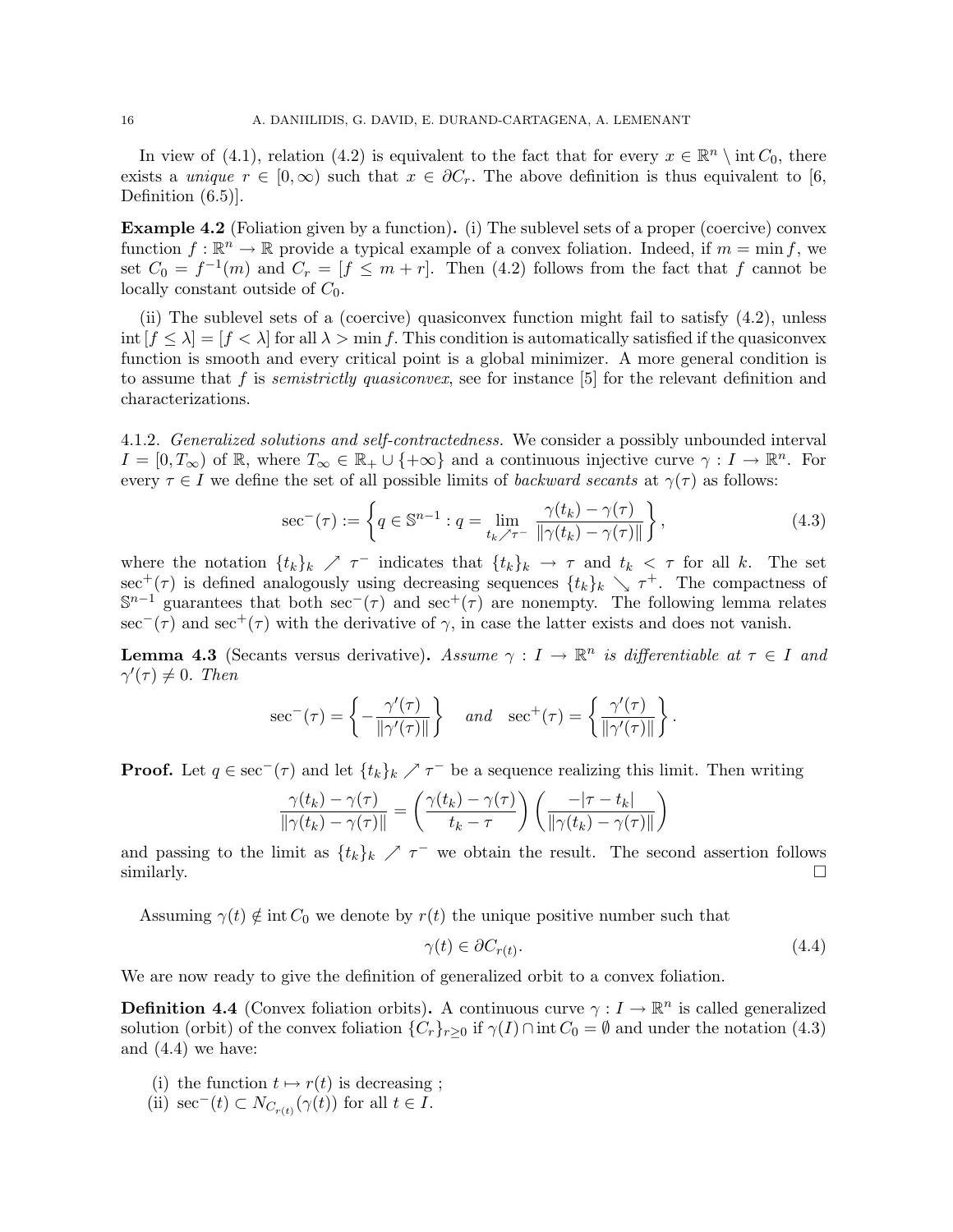It follows directly from (i) that  $\gamma$  is injective, and then (ii) makes sense. Also, every orbit of a convex foliation is an injective mapping with bounded image  $(\Gamma = \gamma(I))$  is contained in the compact set  $C_{r(0)}$ ). Recall the definition of the normal cone  $N_{C_{r(t)}}$  in (2.1). If  $\partial C_{r(t)}$  is a smooth manifold (or more generally, if dim  $N_{C_{r(t)}}(\gamma(t)) = 1$ ) we have sec<sup>-</sup>(t) = { $\nu_{r(t)}$ } where  $\nu_{r(t)}$  is the unit normal of  $\partial C_{r(t)}$  at  $\gamma(t)$ .

In the sequel, we shall need the following lemma, which proof is an easy exercise and will be omitted.

**Lemma 4.5** (Criterium for decrease). Let  $\varphi : [0, T] \to \mathbb{R}$  be a continuous function, where  $T \geq 0$ . Assume that for every  $0 < \tau \leq T$ , there exists  $\delta > 0$  such that for all  $t \in (\tau - \delta, \tau) \cap [0, T]$  we have

$$
\varphi(t) > \varphi(\tau). \tag{4.5}
$$

Then  $\varphi$  is decreasing.

We now prove that the generalized solutions of a convex foliation are self-contracted curves. Notice that in view of Theorem 3.3 this entails that these curves are rectifiable and have a finite length.

Theorem 4.6 (Self-contractedness of generalized orbits). Every convex foliation orbit is a (continuous) self-contracted curve.

**Proof.** Let  $\gamma: I \to \mathbb{R}^n$  be a continuous injective curve which is a generalized solution of the convex foliation  ${C_r}_{r\geq0}$  in the sense of Definition 4.4. Since  $\gamma(I) \subset C_{r(0)}$ , the curve is obviously bounded. Fix  $\tau \in I$  and  $\varepsilon > 0$  such that  $\tau + \varepsilon \in I$ . We set

$$
\Gamma_{\varepsilon} := \{ \gamma(t) : t \ge \tau + \varepsilon, \ t \in I \}.
$$

Notice that the compact set  $\overline{\Gamma_{\varepsilon}}$  is contained in  $\text{int } C_{r(\tau + \varepsilon') }$  for all  $0 \leq \varepsilon' < \varepsilon$ .

*Claim 1*. There exists  $a > 0$ , such that for all  $v \in N_{C_{r(\tau)}}(\gamma(\tau))$  and all  $x \in \Gamma_{\varepsilon}$  we have

$$
\langle v, \frac{x - \gamma(\tau)}{\|x - \gamma(\tau)\|} \rangle < -a < 0. \tag{4.6}
$$

*Proof of Claim 1.* Assume, towards a contradiction, that (4.6) fails. Since the sets  $\overline{\Gamma_{\epsilon}}$  and  $N_{C_{r(\tau)}}(\gamma(\tau)) \cap \mathbb{S}^{n-1}$  are compact, we easily deduce that for some unit normal  $v \in N_{C_{r(\tau)}}(\gamma(\tau))$ and  $x \in \Gamma_{\epsilon}$  we have  $\langle v, x - \gamma(\tau) \rangle \geq 0$ . Since  $x \in \text{int } C_{r(\tau)}$ , we deduce that for some  $y \in C_{r(\tau)}$  we have  $\langle v, y - \gamma(\tau) \rangle > 0$ . This contradicts the fact that  $v \in N_{C_{r(\tau)}}(\gamma(\tau))$ . Thus (4.6) holds.

*Claim 2.* For every  $\varepsilon > 0$  there exists  $\delta > 0$  such that for all  $t^-, t^+ \in I$  such that  $t^- \in [\tau - \delta, \tau)$ and  $t^+ \geq \tau + \varepsilon$  we have

$$
\langle \gamma(t^{-}) - \gamma(\tau), \gamma(t^{+}) - \gamma(\tau) \rangle < 0.
$$
\n(4.7)

*Proof of Claim 2.* Fix  $\varepsilon > 0$  and let  $a > 0$  be given by Claim 1. Let  $N^1 = N_{C_{r(\tau)}}(\gamma(\tau)) \cap \mathbb{S}^{n-1}$ denote the (compact) set of unit normals at  $\gamma(\tau)$ , let  $U_{\alpha}:=N^{1}+B(0,\alpha)$  be its  $\alpha$ -enlargement, and let  $N_\alpha$  denote the closed convex cone generated by  $U_\alpha$ . It follows from (4.6) that if  $\alpha > 0$  is chosen small enough (depending on a), then for all  $w \in N_\alpha$ , and all  $x \in \overline{\Gamma_\epsilon}$ , we have  $\langle w, x - \gamma(\tau) \rangle < 0$ . Since  $\sec^{-}(\tau) \subset N^{1} \subset U_{a}$ , we deduce that for some  $\delta > 0$  we have

$$
\frac{\gamma(t) - \gamma(\tau)}{\|\gamma(t) - \gamma(\tau)\|} \in U_{\alpha}, \quad \text{for all } t \in (\tau - \delta, \tau) \cap I.
$$

This establishes  $(4.7)$ .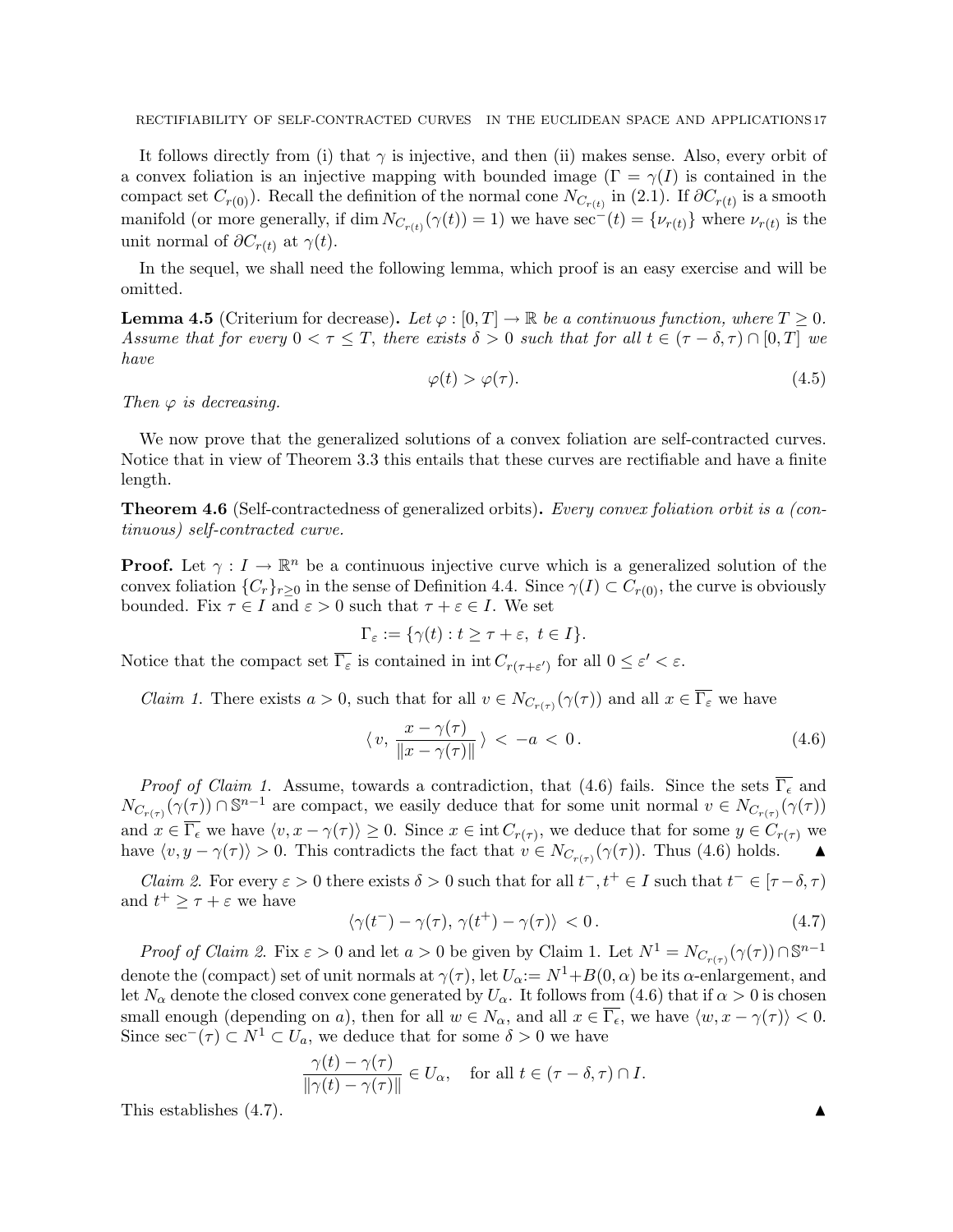Notice that (4.7) yields

$$
\|\gamma(t^{-}) - \gamma(t^{+})\| > \|\gamma(\tau) - \gamma(t^{+})\|.\tag{4.8}
$$

We now prove that the curve  $\gamma$  is self-contracted. Indeed, fix  $0 \le t_1 < t_2 < t_3$  in I and consider the real-valued function

$$
\begin{cases} \varphi : [0, t_2] \to \mathbb{R} \\ \varphi(t) = \|\gamma(t) - \gamma(t_3)\| \end{cases}
$$

Applying Claim 2 for any  $0 < \tau \leq t_2$  and for  $\varepsilon = t_3 - t_2$  we deduce that for some  $\delta_1 > 0$  and all  $t \in (\tau - \delta_1, \tau) \cap [0, t_2]$  we have  $\varphi(t) > \varphi(\tau)$ . The conclusion follows from Lemma 4.5. Since  $t_1, t_2, t_3$  are arbitrarily chosen we deduce that  $\gamma$  is self-contracted.

As a consequence of Theorem 4.6 and [6, Proposition 2.2] the solution curve  $\gamma$  has finite length. In particular, the curve converges as  $t \to T_\infty$  to some limit point

$$
\gamma_{\infty} := \lim_{t \to T_{\infty}} \gamma(t) \in \partial C_{r(T_{\infty})}
$$

so that the mapping  $\gamma$  can be continuously extended to  $[0, T_{\infty}]$ , by setting  $\gamma(T_{\infty}) := \gamma_{\infty}$ .

**Remark 4.7** (Generalized versus classical solutions). Let  $\gamma: I \to \mathbb{R}^n$  be a convex foliation orbit and  $\Gamma = \gamma(I)$ . Although  $\gamma$  is merely continuous, Theorem 4.6 guarantees its rectifiability. Thus Proposition 3.4 applies, and the curve can be reparameterized by its arc-length to obtain a Lipschitz curve with the same image. The new curve  $\gamma_* : [0, \ell(\gamma)] \to \mathbb{R}^n$  satisfies  $\|\gamma'_*(s)\| = 1$ and

$$
-\gamma'_*(s) \in N_{C(r(s))}(\gamma_*(s))
$$

for almost all  $s \in [0, \gamma(\ell)]$ . It follows that every generalized orbit of a convex foliation gives rise to a classical solution (Lipschitz orbit).

4.1.3. Smooth solutions and strong self-contractedness. Let  $\gamma : I \to \mathbb{R}^n$  be a continuous curve, where  $I = [0, T_{\infty})$ , let  $T \in I$  and denote by  $\Omega(T)$  the convex hull of the tail of the curve, that is,

$$
\Omega(T) := \text{conv}\,\{\gamma(t) : t \geq T\}.
$$

Let us give the following definitions.

**Definition 4.8** (Strong self-contractedness). A continuous injective curve  $\gamma: I \to \mathbb{R}^n$  is called

• strictly self-contracted, if for  $t_1, t_2, t_3$  in I such that  $t_1 < t_2 < t_3$  we have

$$
\|\gamma(t_1)-\gamma(t_3)\| > \|\gamma(t_2)-\gamma(t_3)\|.
$$

• strongly self-contracted, if for all  $\tau \in I$  we have

$$
\sec^{-}(\tau) \subset \mathrm{int} N_{\Omega(\tau)}(\gamma(\tau)).\tag{4.9}
$$

Of course every strictly self-contracted curve is self-contracted. A careful look at the proof of Theorem 4.6 actually reveals that the orbits of the convex foliation are strictly self-contracted curves. The following proposition relates the notions of strict and strong self-contractedness.

**Proposition 4.9** (Strong versus strict self-contractedness). Every strongly self-contracted curve is strictly self-contracted.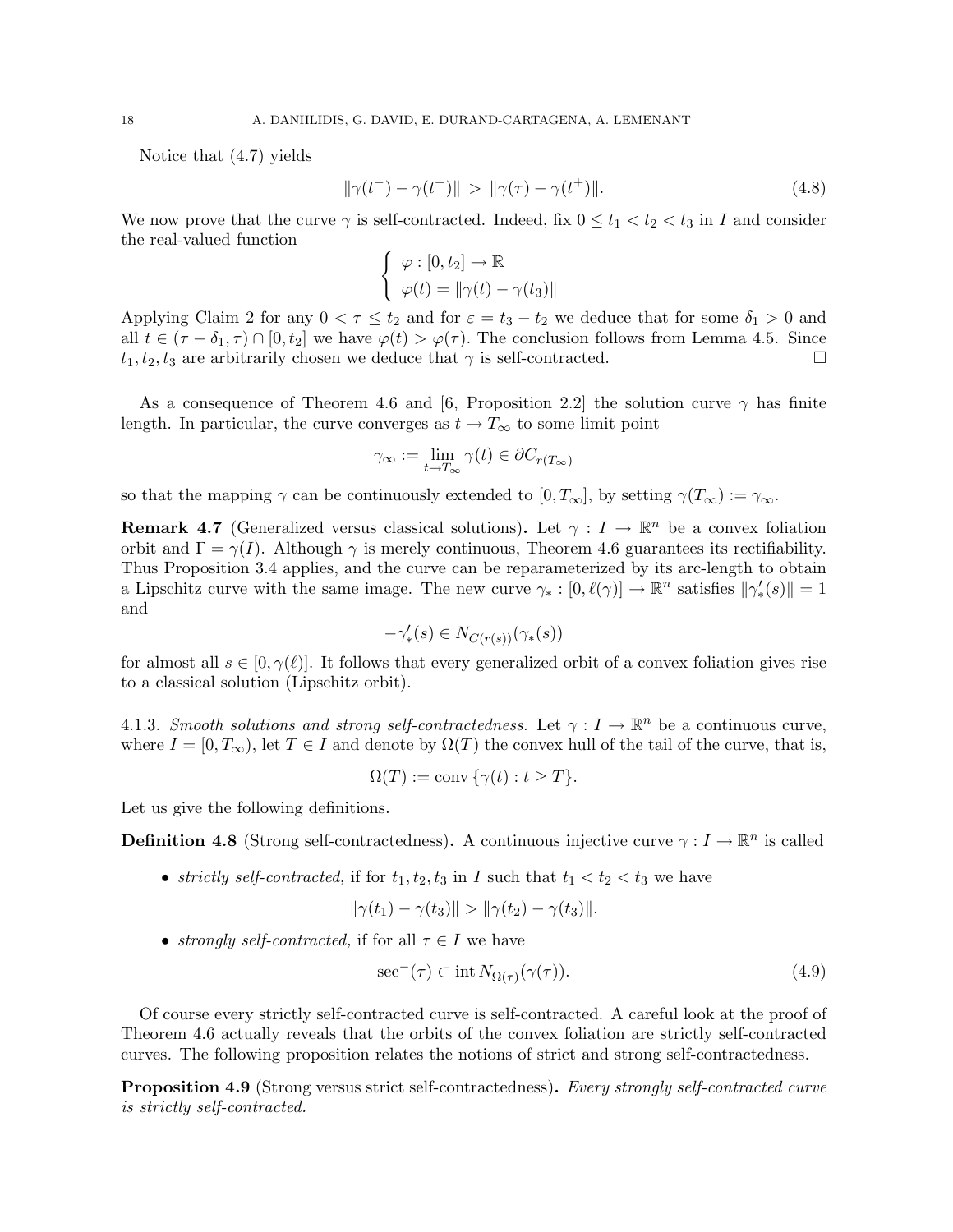**Proof.** Fix  $t_1 < t_2 < t_3$  in I and apply (4.9) for  $\tau = t_2$ . From the definition of sec<sup>-</sup>( $\tau$ ), see (4.3), we deduce that for some  $\delta > 0$  and all  $t \in (t_2 - \delta, t_2)$  we have

$$
\langle \gamma(t) - \gamma(t_2), \, \gamma(t_3) - \gamma(t_2) \rangle < 0.
$$

Setting  $\varphi(t) = ||\gamma(t) - \gamma(t_3)||$ , the above inequality guarantees that Lemma 4.5 applies. The proof is complete.  $\Box$ 

Our next objective is to show that smooth orbits of a convex foliation are actually strongly self-contracted curves. We shall need the following lemma.

**Lemma 4.10** (Differentiability point of a convex foliation orbit). Let  $\gamma: I \to \mathbb{R}^n$  be a continuous orbit of a convex foliation and assume that  $\gamma$  is differentiable at some  $\tau > 0$  with  $\gamma'(\tau) \neq 0$ . Then

$$
-\gamma'(\tau) \in \text{int} \, N_{\Omega(\tau)}(\gamma(\tau)). \tag{4.10}
$$

**Proof.** In order to simplify notation we assume  $\gamma(\tau) = 0$ . (There is no loss of generality in doing this.) In view of Lemma 4.3 there exist  $\varepsilon > 0$ , such that for all  $t^+ \in (\tau, \tau + \varepsilon)$  we have

$$
\langle \frac{\gamma'(\tau)}{\|\gamma'(\tau)\|}, \frac{\gamma(t^+)}{\|\gamma(t^+)\|} \rangle > \frac{1}{2}.\tag{4.11}
$$

Since the compact set  $\Omega(\tau + \varepsilon)$  is contained in int  $C_{r(\tau)}$ , arguing as in Claim 1 of the proof of Theorem 4.6, we deduce that for some  $a > 0$  and for all  $t^+ \geq \tau + \varepsilon$  we have

$$
\langle -\frac{\gamma'(\tau)}{\|\gamma'(\tau)\|}, \frac{\gamma(t^+)}{\|\gamma(t^+)\|} \rangle < -a. \tag{4.12}
$$

Changing a into  $\min(a, 1/2)$  if necessary, we deduce that (4.12) holds true for all  $t^+ > \tau$ . We deduce that the tail of the curve for  $t \geq \tau$  is contained in the convex cone

$$
\Big\{x\in\mathbb{R}^n\ :\ \langle \frac{\gamma'(\tau)}{\|\gamma'(\tau)\|},x\rangle\leq -a\|x\|\Big\},
$$

hence so does  $\Omega(\tau)$ . This easily yields  $-\gamma'(\tau) \in \text{int } N_{\Omega(\tau)}(\gamma(\tau))$ .

**Corollary 4.11** (Strong self-contractedness of smooth orbits). Every  $C^1$  convex foliation orbit with no stationary point is a strongly self-contracted curve.

**Proof.** Parameterizing the curve by its arc-length parametrization we obtain a  $C<sup>1</sup>$  curve with nonvanishing derivative and the same image  $\Gamma = \gamma(I)$ . This new curve satisfies  $\|\dot{\gamma}(s)\| = 1$ , for every  $s \in [0, \ell(\gamma)]$  and it is also a convex foliation orbit, see Remark 4.7. The result follows by combining Lemma 4.3 with Lemma 4.10.

4.2. Polygonal approximations of smooth strongly self-contracted curves. In this section we prove that every strongly self-contracted  $C^1$  curve is a limit of self-contracted polygonal curves (with respect to the Hausdorff distance). Let us recall the relevant definition.

**Definition 4.12** (Polygonal approximation). Let  $\gamma: I \to \mathbb{R}^n$  be a continuous curve. A polygonal line  $P = \bigcup^{m}$  $_{k=0}$  $[z_{k+1}, z_k]$  is called polygonal approximation of accuracy  $\delta > 0$  for the curve  $\gamma$ , if

$$
\{z_k\}_k \subset \gamma(I), \quad z_{k+1} \preceq z_k \quad \text{and} \quad d_H(P, \gamma(I)) \leq \delta.
$$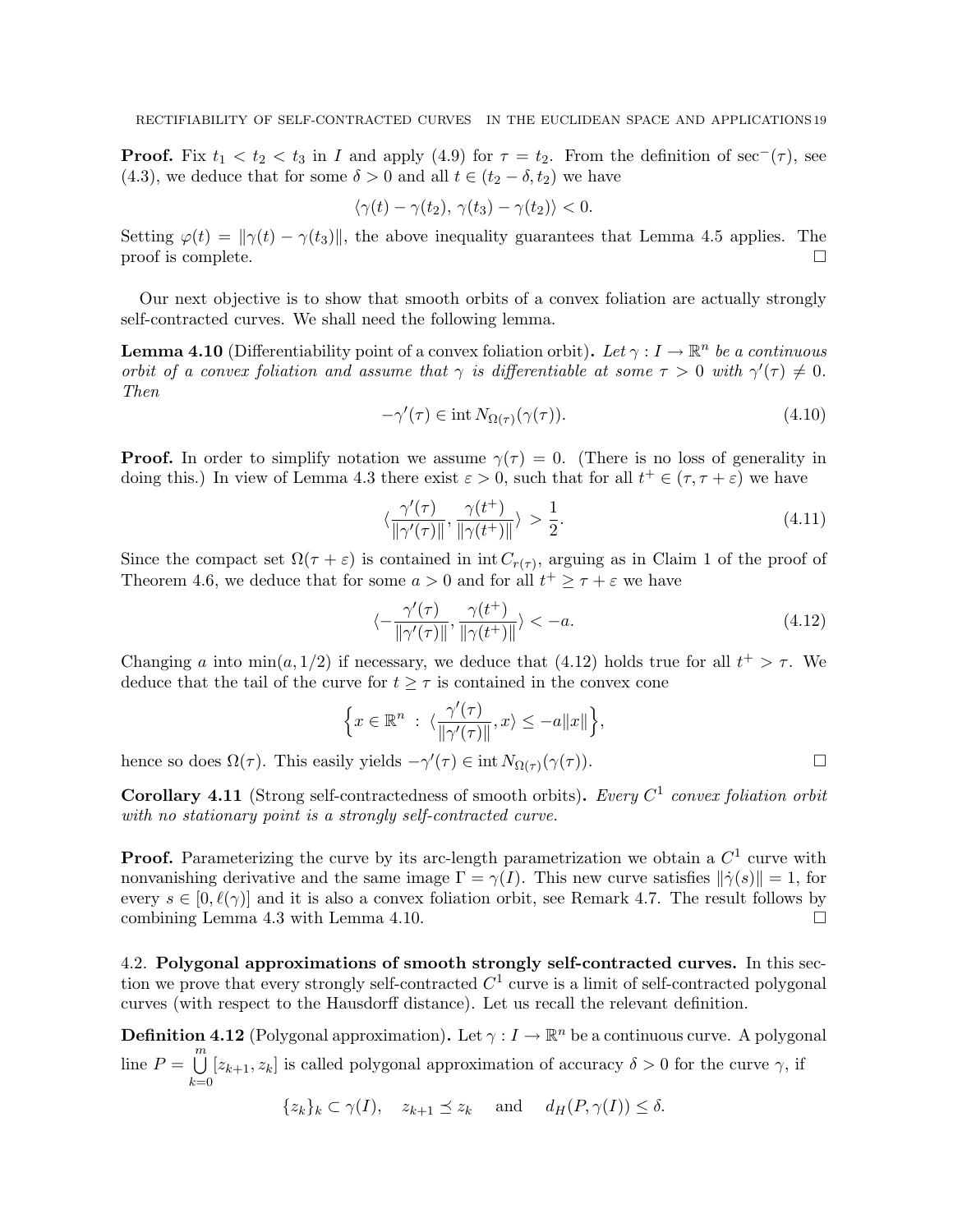In the above we used the same notation  $x \preceq y$  which corresponds to the order on the curve as in the beginning of the proof of Theorem 3.3. In the sequel, bounded continuous self-contracted curves  $\gamma: I \to \mathbb{R}^n$  are considered to be extended to  $\overline{I}$ , so that  $\Gamma = \gamma(\overline{I})$  is a compact set.

**Proposition 4.13** (Self-contracted polygonal approximations). Let  $\gamma : [0, L] \to \mathbb{R}^n$  be a  $C^1$ strongly self-contracted curve. Then for every  $\delta > 0$  the curve  $\gamma$  admits a self-contracted poly*gonal approximation of accuracy*  $\delta > 0$ .

**Proof.** Since the statement is independent of the parametrization, there is no loss of generality in assuming that the curve is parameterized by arc-length. In particular,  $\|\gamma'(t)\| = 1$  for all  $t \in [0, L]$  where L is the total length of the curve. Moreover, (4.10) holds.

We shall show that for every  $\delta > 0$  and every  $T_0 \in (0, L]$  there exists a polygonal approximation  $P_\delta(T_0) = \bigcup^m$  $_{k=0}$  $[z_{k+1}, z_k]$  of the curve  $\gamma([T_0, L])$  of accuracy  $\delta > 0$ . Indeed, let  $T_0 \in (0, L]$  and set  $z_0 = \gamma(T_0)$ . In view of (4.10) and Lemma 4.3 there exists  $t^- \in [T_0 - \delta, T_0)$  such that

$$
\frac{\gamma(t^{-}) - \gamma(T_0)}{\|\gamma(t^{-}) - \gamma(T_0)\|} \in \text{int } N_{\Omega(T_0)}(\gamma(T_0)).
$$
\n(4.13)

Let  $T_1 > 0$  be the infimum of all  $t^- \in [T_0 - \delta, T_0)$  such that (4.13) holds, and set  $z_1 = \gamma(T_1)$ . Notice that  $(z_1 - z_0) \in N_{\Omega(T_0)}(\gamma(T_0))$ , which yields that for any  $x \in \Omega(T_0)$ , the function

$$
t \mapsto d(x, z_0 + t(z_1 - z_0))
$$

is increasing. Thus the curve  $[z_1, z_0] \cup {\{\gamma(t) : t \geq T_0\}}$  is self-contracted. Since  $t \mapsto \gamma(t)$  is the length parametrization, it follows that  $||z_1 - z_0|| \leq |T_1 - T_0| \leq \delta$  whence

$$
d_H([z_1, z_0], \gamma([T_1, T_0])) \le \delta.
$$

Notice finally that

$$
[z_1, z_0] \cup \Omega(T_0) \subset \Omega(T_1).
$$

Repeating the above procedure, we build after m iterations, a decreasing sequence  $T_0 > T_1 >$  $\ldots > T_{m+1}$  and points  $z_k = \gamma(T_k)$ , such that  $\bigcup^m$  $_{k=0}$  $[z_{k+1}, z_k]$  is a self-contracted polygonal approximation of the curve  $\{\gamma(t) : t \in [T_{m+1}, T_0]\}$  of precision  $\delta > 0$ . Notice also that  $\Omega(T_0) \cup \bigcup^m$  $_{k=0}$  $[z_{k+1}, z_k] \subset \Omega(T_{m+1}).$ 

The proof will be complete if we show that with this procedure we reach the initial point  $t = 0$ in a finite number of iterations, *i.e.*  $T_{m+1} = 0$  for some  $m \ge 1$ . Let us assume this is not the case. Then the aforementioned procedure gives a decreasing sequence  $\{T_m\}_m \searrow T$ , where  $T \geq 0$ . Set  $z = \gamma(T)$  and  $z_m = \gamma(T_m)$  and notice that  $\{z_m\} \to z$ . We may assume that  $\{z_m\}_{m \ge m_0} \subset B(z, \delta)$ . It follows that for every  $m \geq m_0$  there exists  $s_m > 0$  and  $x_m := \gamma(T_m + s_m)$  such that

$$
\langle \frac{z - z_m}{\|z - z_m\|}, \frac{x_m - z_m}{\|x_m - z_m\|} \rangle > 0.
$$
\n(4.14)

(If (4.14) were not true, then we could have taken  $z_{m+1} = z$  and  $T_{m+1} = T$  a contradiction to the definition of  $T_{m+1}$  as an infimum.) Let us now assume that a subsequence of  $\{x_m\}_m$  remains away of z. Then taking a converging sub-subsequence  $\{z_{k_m}\}_m$  and passing to the limit in (4.14) as  $m \to \infty$ , we obtain that  $\langle \gamma'(T), u \rangle \geq 0$ , for some unit vector u in the cone over  $\Omega(T) - z$ , which contradicts (4.9). It follows that  $s_m \to 0$  and  $\{x_m\}_m \to z$ .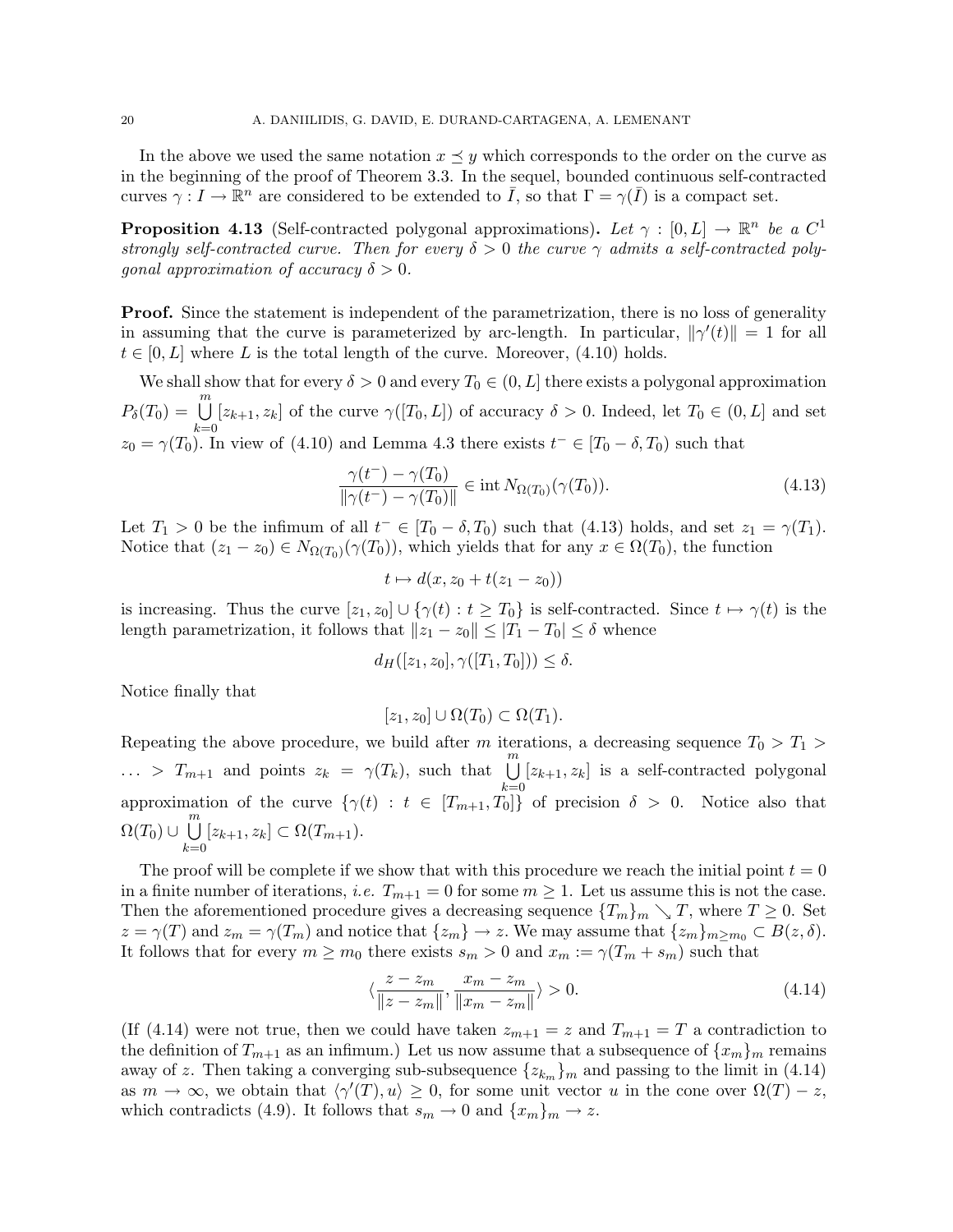For the rest of the proof, let us assume for simplicity that  $z = 0$  and  $\gamma'(T) = e_n = (0, \ldots, 1)$ . (There is no loss of generality in doing so.) Since  $\gamma$  is a  $C^1$  curve, it follows that for any  $\varepsilon > 0$ , there exists  $\tau > 0$  such that for all  $t \in (T, T + \tau)$  we have

$$
1 \ge \langle e_n, \gamma'(t) \rangle \ge 1 - \varepsilon \tag{4.15}
$$

and

$$
\left\| e_n - \frac{\gamma(t)}{\|\gamma(t)\|} \right\| \le \varepsilon. \tag{4.16}
$$

Pick any  $\bar{m}$  sufficiently large so that  $T_{\bar{m}} + s_{\bar{m}} < \tau$ , set  $\bar{z} = z_{\bar{m}} = \gamma(T_{\bar{m}})$  and  $\bar{x} = x_{\bar{m}} = \gamma(T_{\bar{m}} + s_{\bar{m}})$ . Since  $\bar{x}, \bar{z}$  satisfy (4.14) and (4.16) we deduce that

$$
\langle \frac{\bar{z}}{\|\bar{z}\|}, \frac{\bar{x}-\bar{z}}{\|\bar{x}-\bar{z}\|}\rangle < 0
$$
 and  $||e_n - \frac{\bar{z}}{\|\bar{z}\|}|| < \varepsilon$ ,

hence  $\langle e_n, \frac{\bar{x}-\bar{z}}{\|\bar{x}-\bar{z}\|}$  $\frac{\bar{x}-\bar{z}}{\|\bar{x}-\bar{z}\|}$  <  $\varepsilon$ , and the last coordinates satisfy

$$
\bar{x}^n - \bar{z}^n < \varepsilon \|\bar{x} - \bar{z}\| = \varepsilon \|\gamma(T_{\bar{m}} + s_{\bar{m}}) - \gamma(T_{\bar{m}})\| \le \varepsilon s_{\bar{m}}.\tag{4.17}
$$

On the other hand, using (4.15) we deduce

$$
\bar{x}^n - \bar{z}^n = \int_0^{s_{\bar{m}}} \langle e_n, \operatorname{gamma}'(T_{\bar{m}} + s) \rangle ds \ge (1 - \varepsilon)s_{\bar{m}}.
$$
\n(4.18)

Relations (4.17), (4.18) are incompatible for  $\varepsilon < 1/2$ , leading to a contradiction.

This proves that for some m we get  $T_{m+1} = 0$  and  $z_{m+1} = \gamma(0)$ . The proof is complete.  $\Box$ 

In view of Corollary 4.11 we thus obtain.

**Corollary 4.14.** Every  $C^1$  convex foliation orbit admits self-contracted polygonal approximations of arbitrary accuracy.

4.3. Convergence of the proximal algorithm. The aim of this section is to provide a different type of application of the notion of self-contracted curves. We recall that for a (nonsmooth) convex function  $f : \mathbb{R}^n \to \mathbb{R}$  which is bounded from below, an initial point  $x_0 \in \mathbb{R}^n$  and a sequence  $\{t_i\}_i \subset (0,1]$ , the algorithm defines a sequence  $\{x_i\}_{i\geq 0} \subset \mathbb{R}^n$  called proximal sequence according to the iteration scheme, see [16, Definition 1.22] for example:

Given  $x_i$ , define  $x_{i+1}$  as the (unique) solution of the following (strongly convex, coercive) minimization problem

$$
\min_{x} \left\{ f(x) + \frac{1}{2t_i} ||x - x_i||^2 \right\}.
$$
\n(4.19)

A necessary and sufficient optimality condition for the above problem is

$$
0 \in \partial f(x_{i+1}) + t_i^{-1}(x_{i+1} - x_i)
$$

or equivalently,

$$
\frac{x_{i+1} - x_i}{t_i} \in -\partial f(x_{i+1}),\tag{4.20}
$$

where  $\partial f$  is the Fenchel subdifferential of f. Notice that (4.20) can be seen as an implicit discretization of the subgradient system  $(1.2)$  or of the gradient system  $(1.1)$ , in case f is smooth.

The proximal algorithm has been introduced in [14]. We refer to [10] for a geometrical interpretation and to [4] for extensions to nonconvex problems. Let us now recall from  $[1,$ Section 2.4 the following important facts (we give the short proof for completeness):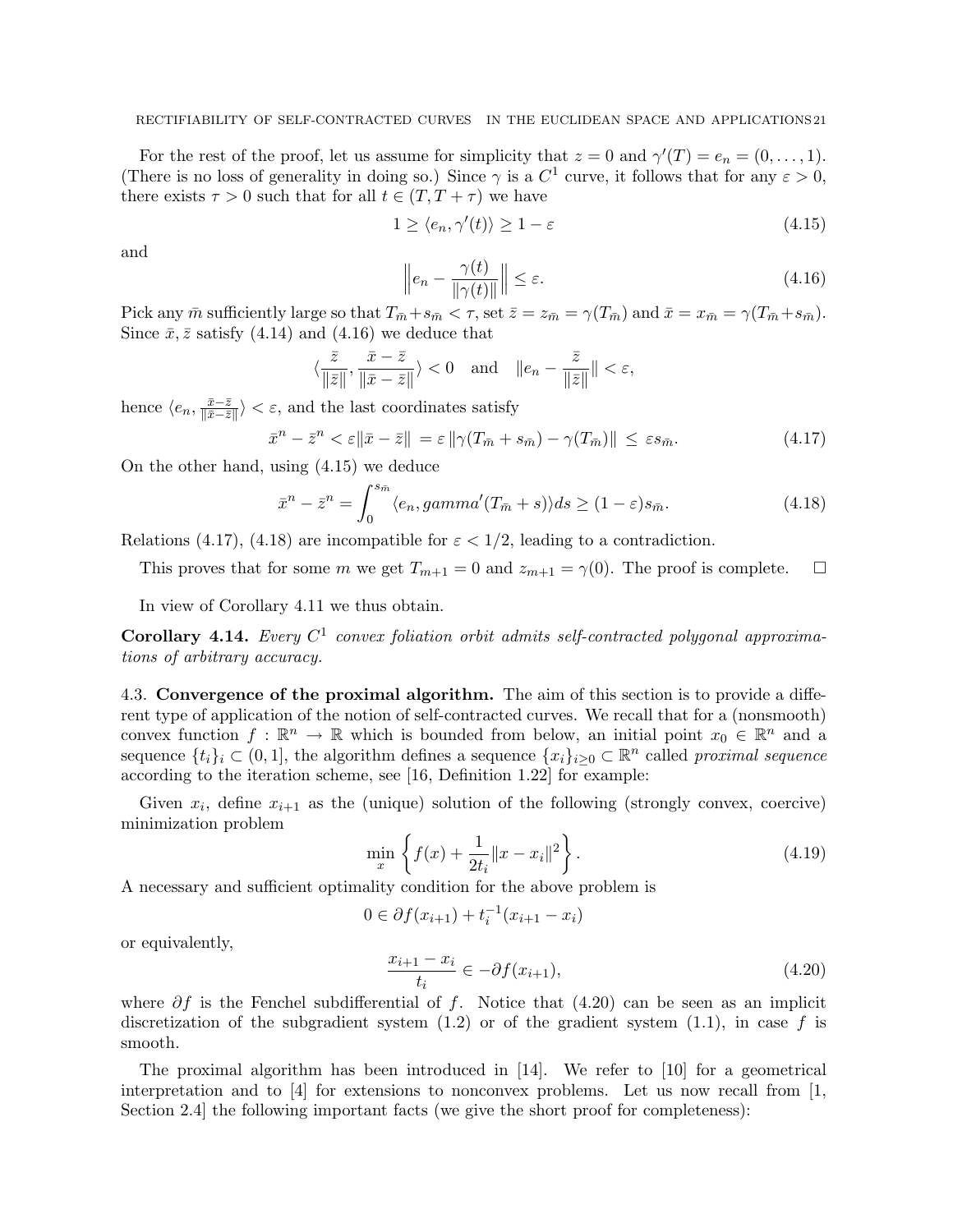**Lemma 4.15** (Geometrical interpretation). Let  $\{x_i\}_{i\geq 0}$  be a proximal sequence for a convex function f and set  $r_i := f(x_i)$ . Then:

- (i)  $f(x_{i+1}) < f(x_i)$  if  $x_{i+1} \neq x_i$ ;
- (ii) the point  $x_{i+1}$  is the shortest distance projection of  $x_i$  on the sublevel set  $[f \leq r_{i+1}]$ .

**Proof.** Assertion (i) is obvious, since  $x_{i+1}$  minimizes (4.19), thus for  $x = x_i$  we get

$$
f(x_{i+1}) + \frac{1}{2t_i} ||x_{i+1} - x_i||^2 \le f(x_i).
$$

Assertion (ii) follows again from (4.19), by considering  $x \in [f \leq r_{i+1}]$ . Indeed:

$$
f(x_{i+1}) + \frac{1}{2t_i} \|x_{i+1} - x_i\|^2 \le f(x) + \frac{1}{2t_i} \|x - x_i\|^2 \le r_{i+1} + \frac{1}{2t_i} \|x - x_i\|^2.
$$

Since  $r_{i+1} = f(x_{i+1})$  the above yields

$$
||x_{i+1} - x_i|| \le ||x - x_i||, \text{ for all } x \in [f \le r_{i+1}].
$$

The proof is complete.  $\Box$ 

We obtain the following interesting consequence.

**Proposition 4.16** (Self-contractedness of the proximal algorithm). Let  $\{x_i\}_{i>0}$  be a proximal sequence for a convex function f. Then the polygonal curve

$$
P = \bigcup_{i \in \mathbb{N}} [x_i, x_{i+1}] \tag{4.21}
$$

is a self-contracted curve.

**Proof.** Let  $i_1 < i_2 < i_3$ . Notice first that for every  $x \in [f \leq r_{m+1}]$ , the function

 $t \mapsto ||x_{m+1} + t(x_m - x_{m+1}) - x||$ 

is increasing because the sublevel sets are convex. Now Lemma 4.15 yields that for all  $i_1 \leq m$  $i_2, x_{i_3} \in [f \leq f(x_{m+1})]$  and

$$
||x_{m+1} - x_{i_3}|| \le ||x_m - x_{i_3}||,
$$

which inductively yields

$$
||x_{i_2} - x_{i_3}|| \le ||x_{i_1} - x_{i_3}||. \tag{4.22}
$$

A simple argument now shows that the polygonal curve is self-contracted.

Combining the above with the length bound given in (2.3) (in view of Remark 3.5) we obtain the following convergence result.

**Theorem 4.17** (Convergence of the proximal algorithm). Let  $f : \mathbb{R}^n \to \mathbb{R}$  be convex and bounded from below. Let  $x_0 \in \mathbb{R}^n$  be an initial point for the proximal algorithm with parameters  $\{t_i\}_i \subset (0,1]$ . Then the proximal sequence  $\{x_i\}_i$  converges to some point  $x_{\infty} \in \mathbb{R}^n$  with a fast rate of convergence. That is, there exists  $c > 0$ , depending only on the dimension, such that

$$
\sum_{i \in \mathbb{N}} \|x_i - x_{i+1}\| \le c \|x_0 - x_{\infty}\|.
$$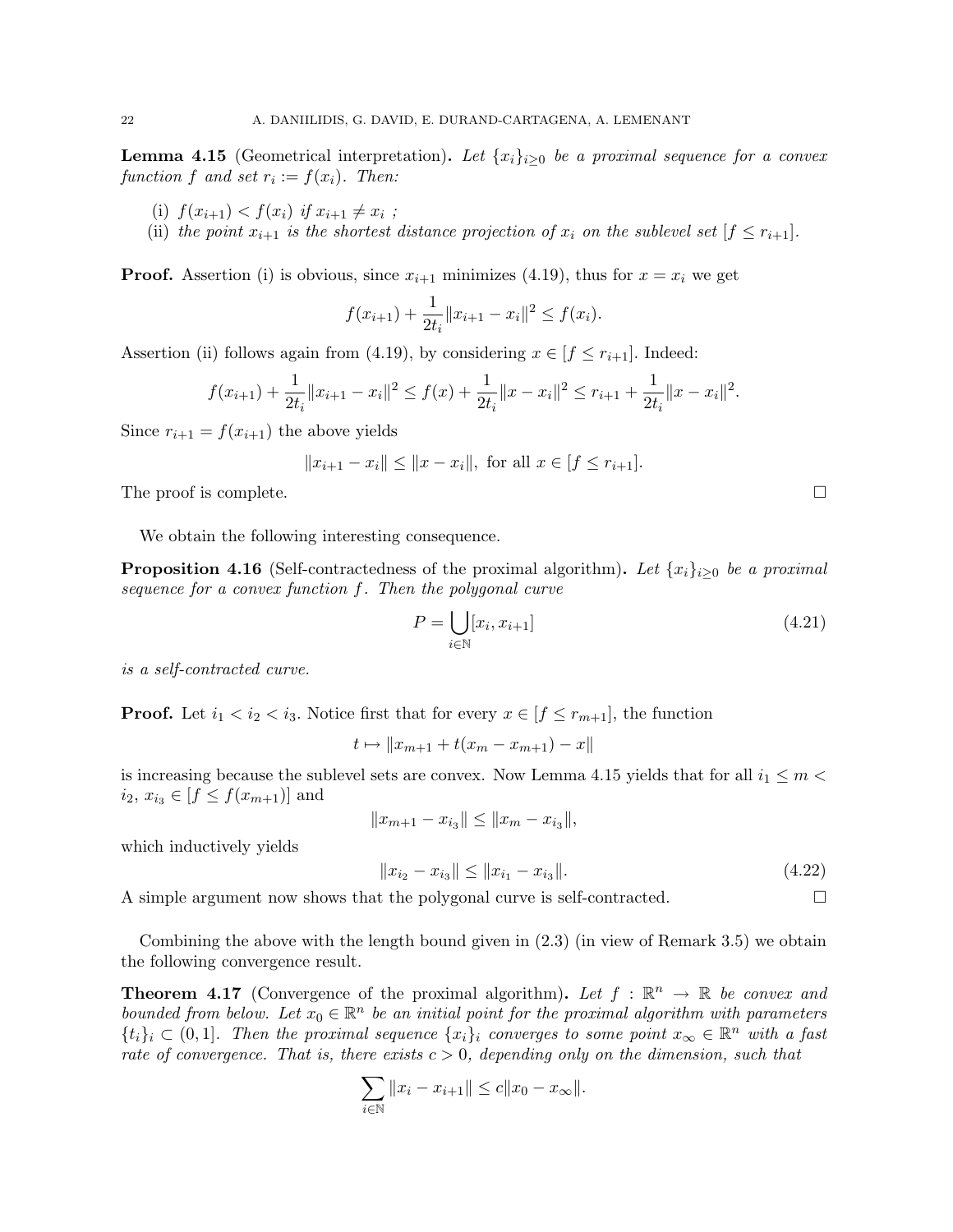**Proof.** By Proposition 4.16 the polygonal curve  $P$  defined in  $(4.21)$  is self-contracted. Consequently, by Remark 3.5 we know that (2.3) applies, yielding

$$
\ell(P) = \sum_{n \in \mathbb{N}} \|x_i - x_{i+1}\| \le C_n \operatorname{diam} K,
$$

where K is any compact convex set containing  $\{x_i\}_i$ . In addition, letting  $i_1 = 0$  and  $i_3 \to +\infty$ in (4.22) we get

$$
||x_i - x_{\infty}|| \le ||x_0 - x_{\infty}||,
$$

for all  $i \in \mathbb{N}$ , which implies that  $\{x_i\}_i \subset \overline{B}(x_\infty, R)$  with  $R = ||x_0 - x_\infty||$  and the result follows for  $c = 2C_n$ .

Theorem 4.17 guarantees the fast convergence of the proximal sequence  $\{x_i\}_i$  towards a limit point, with a convergence rate independent of the choice of the parameters  $\{t_i\}_i$ . Notice however that for an arbitrary choice of parameters, the limit point might not be a critical point of  $f$  as shows the following example:

**Example 4.18** (Convergence to a noncritical point). Consider the (coercive,  $C<sup>1</sup>$ ) convex function  $f : \mathbb{R} \to \mathbb{R}$  defined by

$$
f(x) = \begin{cases} x^2, & |x| \le 1/2\\ |x| - \frac{1}{4}, & |x| \ge 1/2 \end{cases}
$$

Then the proximal algorithm  $\{x_i\}_i$ , initialized at the point  $x_0 = 2$  and corresponding to the parameters  $t_i = 1/2^{i+1}$ ,  $i \in \mathbb{N}$ , converges to the noncritical point  $\bar{x} = 1$ .

In the above example, the choice of the parameters  $\{t_i\}$  in the proximal algorithm has the drawback that  $\sum_i t_i < +\infty$ . In practice the choice of the step-size parameters  $\{t_i\}_i$  is crucial to obtain the convergence of the sequence  $\{f(x_i)\}_i$  towards a *critical value*; a standard choice for this is any sequence satisfying  $\sum t_i = +\infty$ , see for instance [8].

#### **REFERENCES**

- [1] BOLTE, J., DANIILIDIS, A., LEY, O., MAZET, L., Characterizations of Lojasiewicz inequalities: subgradient flows, talweg, convexity, Trans. Amer. Math. Soc. 362 (2010), 3319–3363.
- [2] BRÉZIS, H., Opérateurs maximaux monotones et semi-groupes de contractions dans les espaces de Hilbert (French), North-Holland Mathematics Studies 5, (North-Holland Publishing Co., 1973).
- [3] Burago, D., Burago, Y., Ivanov, S., A course in metric geometry, Graduate Studies in Mathematics, Vol. 33, American Mathematical Society, Providence, RI, 2001.
- [4] COMBETTES, P. & PENNANEN, T., Proximal methods for cohypomonotone operators, SIAM J. Control Optim. 43 (2004), 731–742.
- [5] Daniilidis, A., Garcia Ramos, Y., Some remarks on the class of continuous (semi-)strictly quasiconvex functions, J. Optim. Theory Appl. 133 (2007), 37–48.
- [6] DANIILIDIS, A. LEY, O., SABOURAU, S., Asymptotic behaviour of self-contracted planar curves and gradient orbits of convex functions, J. Math. Pures Appl. 94 (2010), 183–199.
- [7] Giannotti, C. Spiro, A., Steepest descent curves of convex functions on surfaces of constant curvature, Isr. J. Math. 191 (2012), 279–306.
- [8] GÜLER, O. On the convergence of the proximal point algorithm for convex minimization, SIAM J. Control Optim. 29 (1991), 403-419.
- [9] KURDYKA, K., On gradients of functions definable in o-minimal structures, Ann. Inst. Fourier 48 (1998), 769-783.
- [10] Lemaire, B. About the convergence of the proximal method. Advances in optimization (Lambrecht, 1991), 3951, Lecture Notes in Econom. and Math. Systems 382, Springer, Berlin, 1992.
- [11] LOJASIEWICZ, S., "Une propriété topologique des sous-ensembles analytiques réels.", in: Les Équations aux Dérivées Partielles, pp. 87–89, Éditions du centre National de la Recherche Scientifique, Paris, 1963.